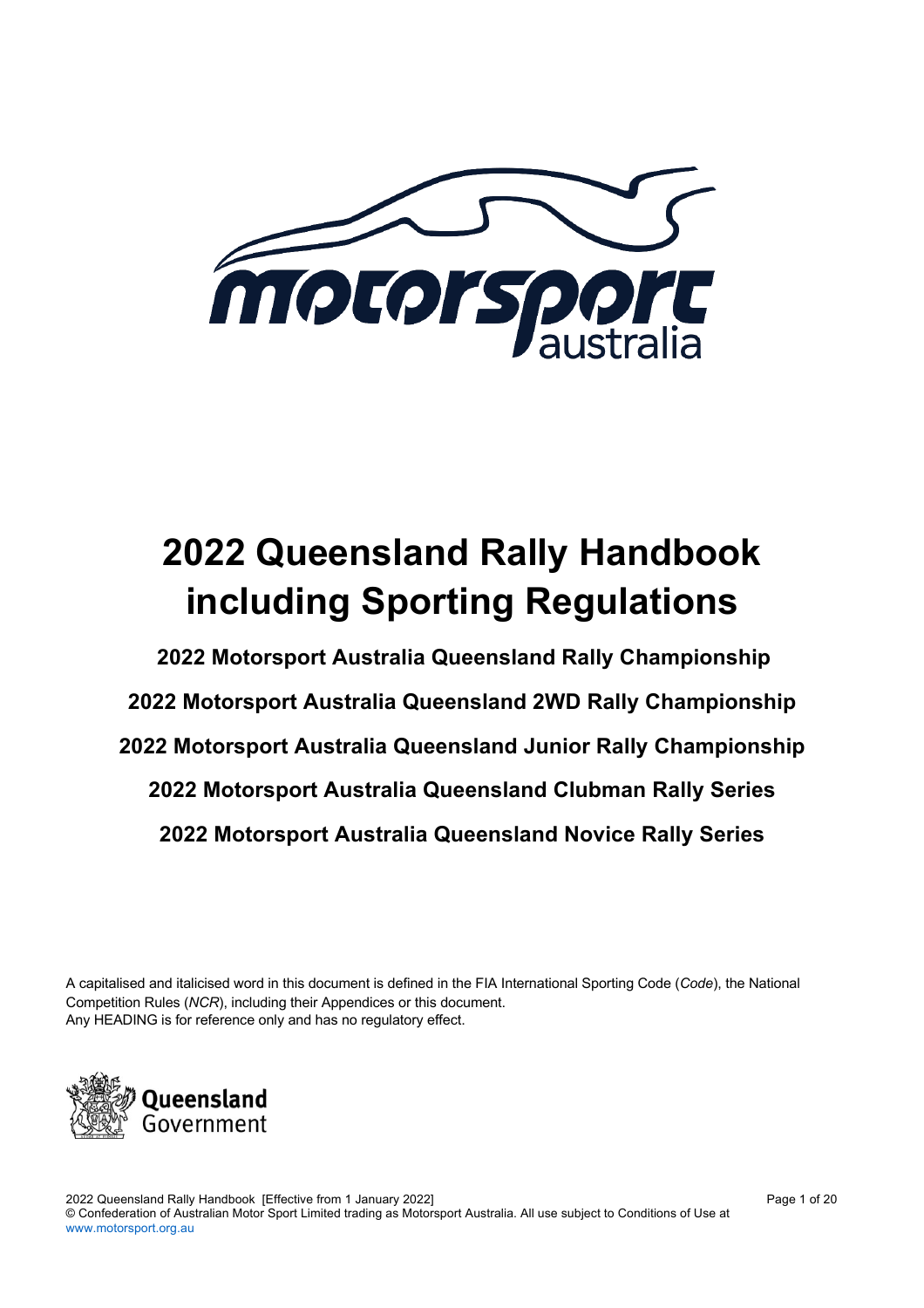# **Table of Contents**

| 1.1  |                                                                                    |  |
|------|------------------------------------------------------------------------------------|--|
| 1.2  |                                                                                    |  |
|      |                                                                                    |  |
| 2.1  |                                                                                    |  |
| 2.2  |                                                                                    |  |
| 2.3  |                                                                                    |  |
| 2.4  |                                                                                    |  |
| 2.5  | QUEENSLAND RALLY VEHICLE REGISTRATION SCHEME (FORM 34) AND TMR "C" PLATE           |  |
| 2.6  |                                                                                    |  |
| 2.7  |                                                                                    |  |
| 2.8  |                                                                                    |  |
| 2.9  | SCRUTINEERING OF COMPETING AUTOMOBILES AND KEY COURSE CARS6                        |  |
| 2.10 |                                                                                    |  |
| 2.11 |                                                                                    |  |
| 2.12 |                                                                                    |  |
| 2.13 |                                                                                    |  |
| 2.14 |                                                                                    |  |
|      | 3. 2022 MOTORSPORT AUSTRALIA QUEENSLAND RALLY CHAMPIONSHIP SPORTING REGULATIONS .8 |  |
| 3.1  |                                                                                    |  |
| 3.2  |                                                                                    |  |
| 3.3  |                                                                                    |  |
| 3.4  |                                                                                    |  |
| 3.5  |                                                                                    |  |
| 3.6  |                                                                                    |  |
| 3.7  |                                                                                    |  |
| 3.8  |                                                                                    |  |
| 3.9  |                                                                                    |  |
| 3.10 |                                                                                    |  |
| 3.11 | ANNUAL MOTORSPORT AUSTRALIA QUEENSLAND RALLY CHAMPIONSHIP AWARDS10                 |  |
| 3.12 |                                                                                    |  |
| 3.13 |                                                                                    |  |
|      |                                                                                    |  |
| 4.1  |                                                                                    |  |
| 4.2  |                                                                                    |  |
|      |                                                                                    |  |
| 4.3  |                                                                                    |  |
| 4.4  |                                                                                    |  |
| 4.5  |                                                                                    |  |
| 4.6  |                                                                                    |  |





2022 Queensland Rally Handbook - Ver 1.1 [Effective from 1 January 2022] © Confederation of Australian Motor Sport Limited trading as Motorsport Australia. All use subject to Conditions of Use at www.motorsport.org.au

Page 2 of 20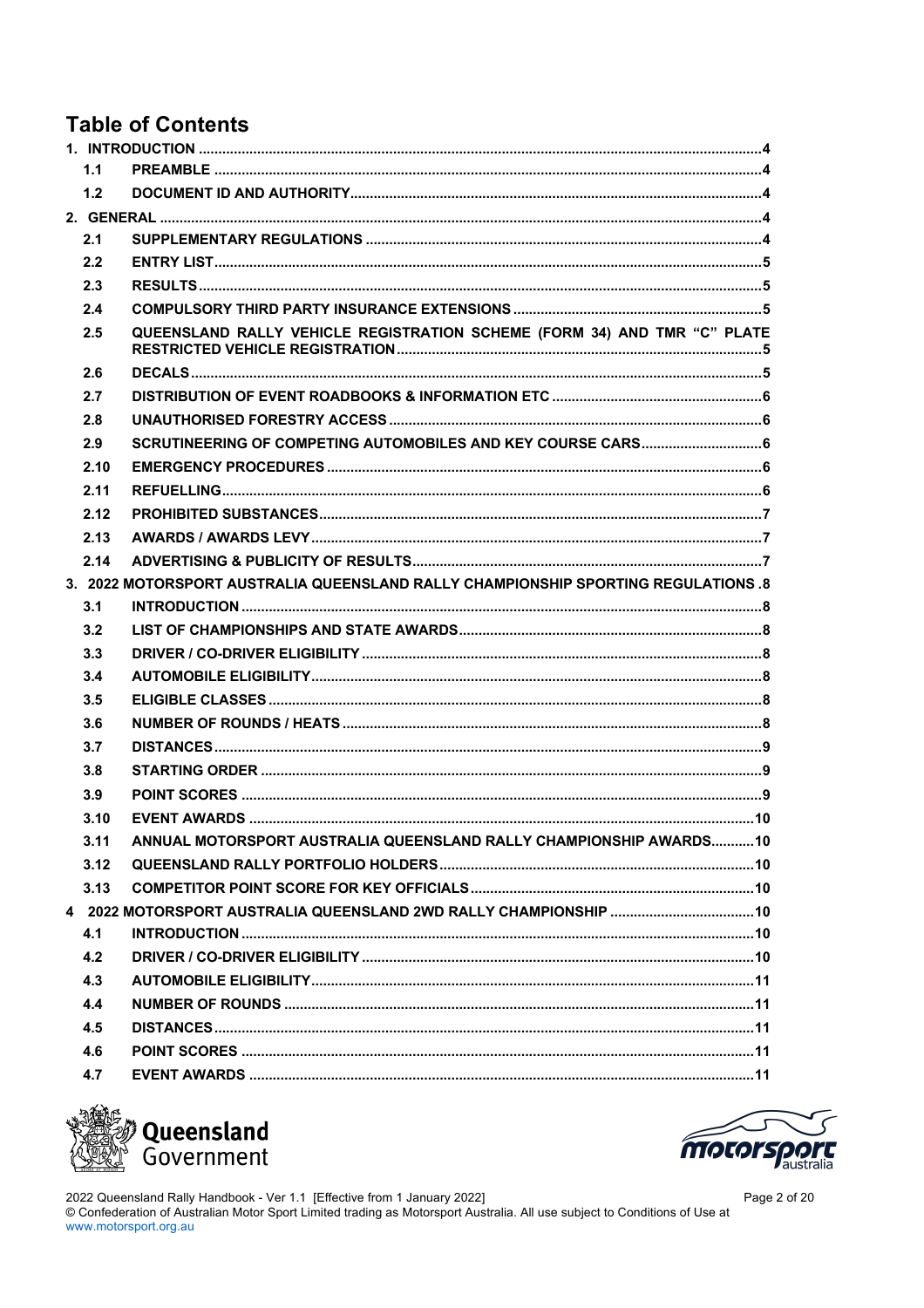| 4.8 | 2022 MOTORSPORT AUSTRALIA QUEENSLAND 2WD RALLY CHAMPIONSHIP AWARDS11 |  |  |  |  |  |  |
|-----|----------------------------------------------------------------------|--|--|--|--|--|--|
|     |                                                                      |  |  |  |  |  |  |
| 5.1 |                                                                      |  |  |  |  |  |  |
| 5.2 |                                                                      |  |  |  |  |  |  |
| 5.3 |                                                                      |  |  |  |  |  |  |
| 5.4 |                                                                      |  |  |  |  |  |  |
| 5.5 |                                                                      |  |  |  |  |  |  |
| 5.6 |                                                                      |  |  |  |  |  |  |
| 5.7 |                                                                      |  |  |  |  |  |  |
| 5.8 | MOTORSPORT AUSTRALIA QUEENSLAND JUNIOR CHAMPIONSHIP AWARDS  12       |  |  |  |  |  |  |
|     |                                                                      |  |  |  |  |  |  |
| 6.1 |                                                                      |  |  |  |  |  |  |
| 6.2 |                                                                      |  |  |  |  |  |  |
| 6.3 |                                                                      |  |  |  |  |  |  |
| 6.4 |                                                                      |  |  |  |  |  |  |
| 6.5 |                                                                      |  |  |  |  |  |  |
| 6.6 |                                                                      |  |  |  |  |  |  |
| 6.7 |                                                                      |  |  |  |  |  |  |
|     |                                                                      |  |  |  |  |  |  |
| 7.1 |                                                                      |  |  |  |  |  |  |
| 7.2 |                                                                      |  |  |  |  |  |  |
| 7.3 |                                                                      |  |  |  |  |  |  |
| 7.4 |                                                                      |  |  |  |  |  |  |
| 7.5 |                                                                      |  |  |  |  |  |  |
| 7.6 |                                                                      |  |  |  |  |  |  |
| 7.7 |                                                                      |  |  |  |  |  |  |
|     |                                                                      |  |  |  |  |  |  |
|     |                                                                      |  |  |  |  |  |  |
|     |                                                                      |  |  |  |  |  |  |
|     |                                                                      |  |  |  |  |  |  |
|     |                                                                      |  |  |  |  |  |  |
|     |                                                                      |  |  |  |  |  |  |
|     |                                                                      |  |  |  |  |  |  |





2022 Queensland Rally Handbook - Ver 1.1 [Effective from 1 January 2022] © Confederation of Australian Motor Sport Limited trading as Motorsport Australia. All use subject to Conditions of Use at www.motorsport.org.au

Page 3 of 20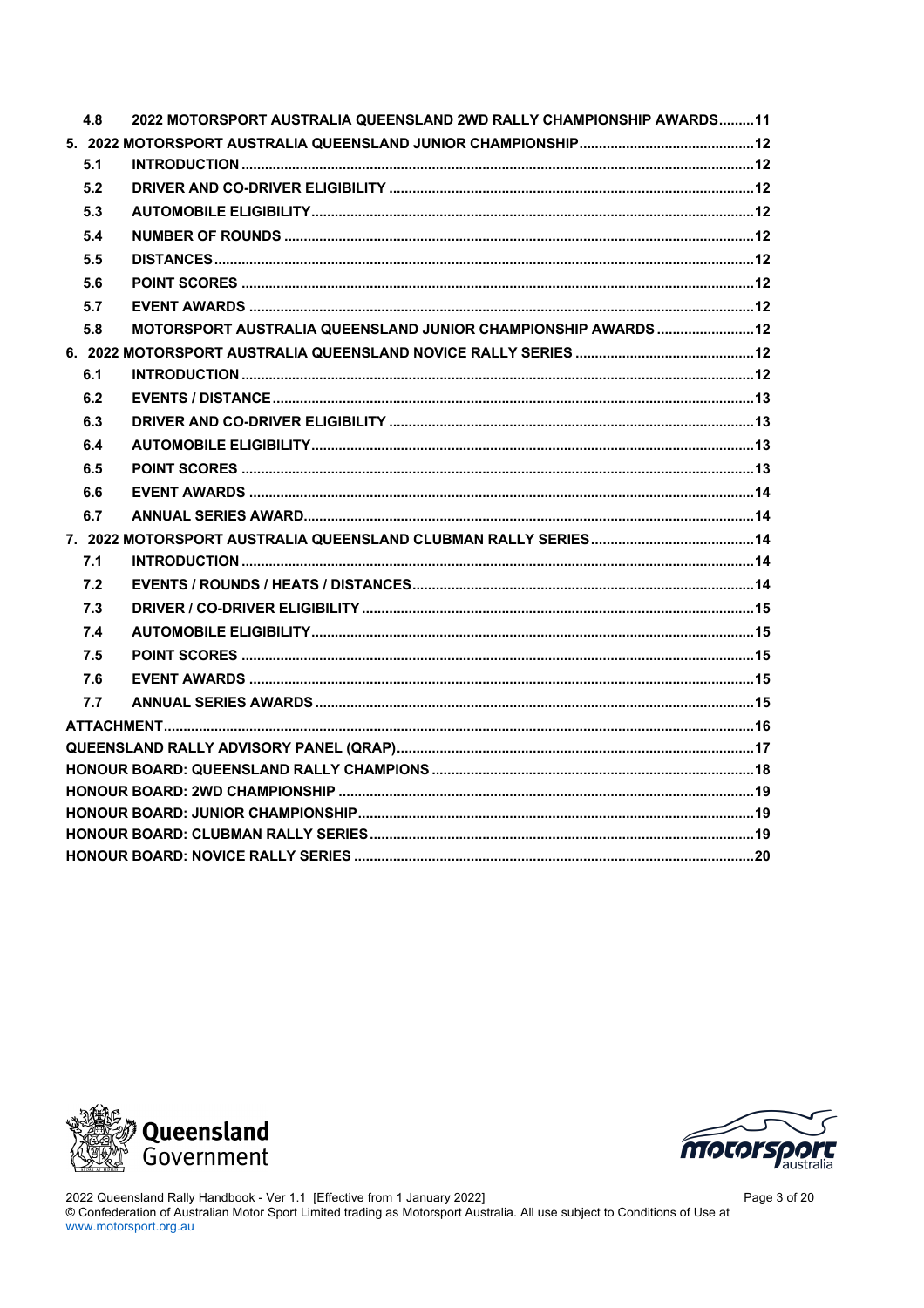### **1. INTRODUCTION**

#### **1.1 PREAMBLE**

The 2022 Queensland Rally Handbook contains the structure and Sporting Regulations for: Motorsport Australia Queensland Rally Championship. Motorsport Australia Queensland 2WD Rally Championship Motorsport Australia Queensland Junior Rally Championship Motorsport Australia Queensland Clubman Rally Series Motorsport Australia Queensland Novice Rally Series

Each *Competitor* may nominate an intention to score points in these Championships or Series on the *Entry* form for each round of the 2022 Motorsport Australia Queensland Rally Championship.

Any *Competitor* who nominates to score points in a round of the 2022 Motorsport Australia Queensland Rally Championships may not score points in the 2022 Motorsport Australia Queensland Clubman or Novice Rally Series for that round.

Any *Competitor* who nominates to score points in a round of the 2022 Motorsport Australia Queensland Clubman or Novice Rally Series may not score points in the 2022 Motorsport Australia Queensland Rally Championships for that round.

#### **1.2 DOCUMENT ID AND AUTHORITY**

**Document ID:** 2022 Queensland Rally Handbook - Ver 1.1 **Date of Implementation:** 1 January 2022

The 16 November 2021 meeting of the Queensland State Council resolved that the authority of the '2022 Queensland Rally Handbook' be confirmed and that the document authority be identified as '2022 Queensland Rally Handbook - Ver 1.1'.

### **2. GENERAL**

This Handbook is to be read in conjunction with the *Manual* and in particular, but not limited to, the following:

- National Competition Rules
- Schedule D Apparel
- $\bullet$  Schedule H Fire Extinguishers
- Schedule I Safety Harnesses and Window nets
- Schedule J Safety Cage Structures
- Schedule K Markings on Automobiles
- Schedule L Automobile Log Books
- National Rally Standing Regulations Vehicles General
- Where stated in particular Motorsport Australia Rally Championship Sporting and Technical Regulations
- *Event Supplementary Regulations* and any further Bulletins issued by *Motorsport Australia*

A reference in the Handbook to the *Manual* means the online version.

#### **2.1 SUPPLEMENTARY REGULATIONS**

2.1.1 At least 1 month prior to the commencement of an *Event*, each *Event Organiser* must issue *Supplementary Regulations* complying with the *NCR*. Each *Event Organiser* is referred to the "*Model QRC Supplementary Regulations*" which are available in word format on the *Motorsport Australia* Queensland State Regulations website at: https://motorsport.org.au/regulations/sporting-technical/queensland These Model QRC *Supplementary Regulations* are recommended for use as the basis for the *Supplementary Regulations* for each *Event*.

- 2.1.2 *Supplementary Regulations* for each *Event* are to be reviewed by the *Event* checker and Queensland Rally Advisory Panel prior to being submitted to the *Motorsport Australia* Permit Department. However, *Supplementary Regulations* that do not adopt the Model QRC *Supplementary Regulations* will also need to be checked by an authorised *Event* checker prior to being submitted to the *Motorsport Australia* Permit Department.
- 2.1.3 A list of authorised *Event* checkers is available from *Motorsport Australia*.





2022 Queensland Rally Handbook - Ver 1.1 [Effective from 1 January 2022] Page 4 of 20 © Confederation of Australian Motor Sport Limited trading as Motorsport Australia. All use subject to Conditions of Use at www.motorsport.org.au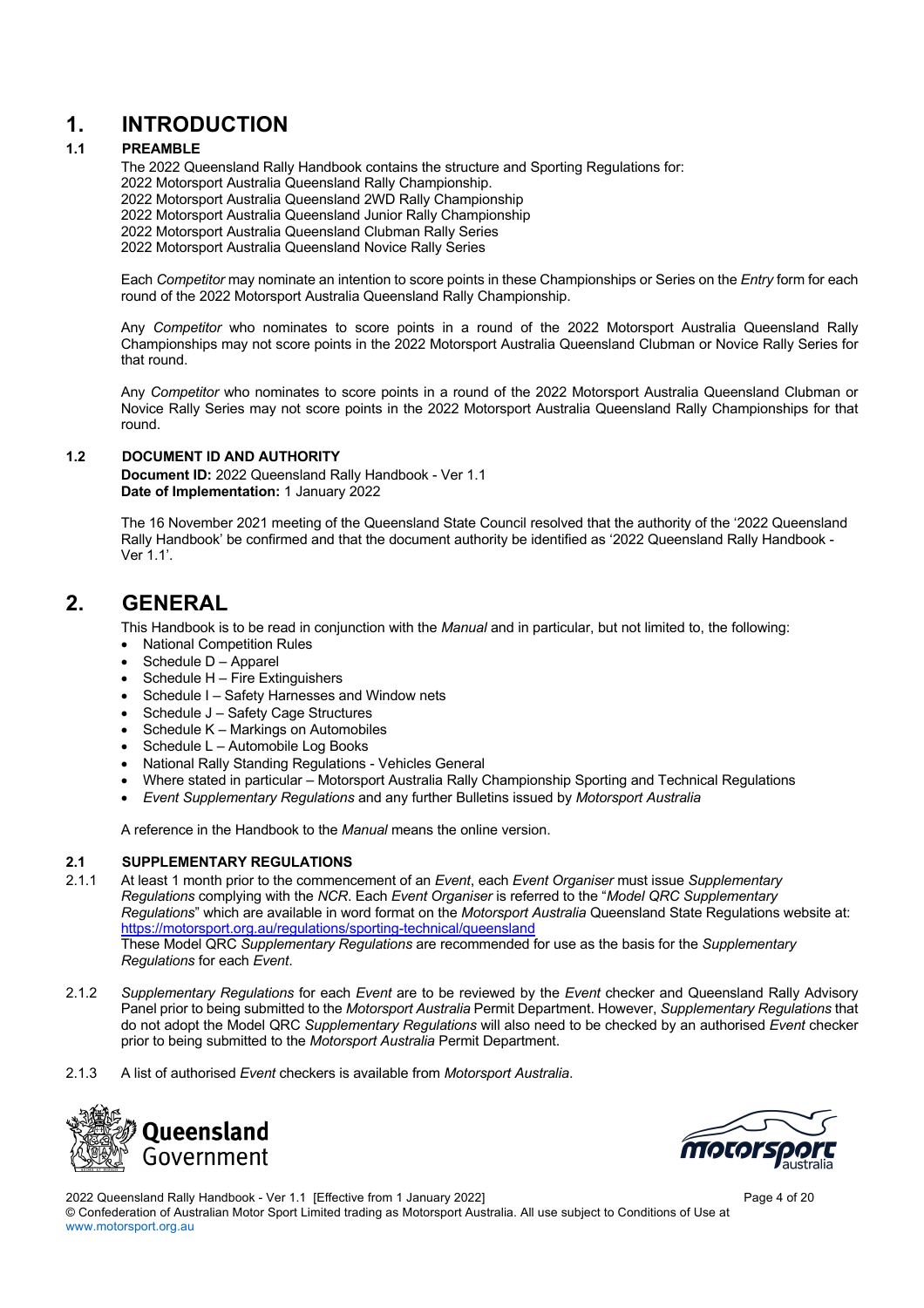#### **2.2 ENTRY LIST**

2.2.1 An *Entry* list will be published as per the *NCR* and must contain at least the following:

*Automobile* Number, *Competitor*/Sponsor, *Driver* Name, *Co-Driver* Name, *Automobile* Make/Model, Class of *Automobile* (eg PRC, Classic, S2000 etc.) and category of *Entry* (QRC, Clubman etc.).

2.2.2 An electronic copy of the *Entry* list must be sent to the *Motorsport Australia* Permit Department no less than 2 days before the *Event*.

#### **2.3 RESULTS**

- 2.3.1 Results will be published as per the National Rally Standing Regulations Events General.
- 2.3.2 Each *Event Organiser* must provide to the *Motorsport Australia* Permit Department, the QRAP Point Score Officer and the Drivers Seeding Officer, the following:
	- a set of the *Event* stage results in an excel spreadsheet format within 48 hours after the *Event* has concluded; and
	- the *Final Classification* for the *Event*.
- 2.3.3 QRAP will publish ASAP after each *Event* the progressive scores in the QRC and the sub-set Championships and Series on the QRAP website and Facebook page for review by *Competitors*. A *Competitor* must advise QRAP of any errors within 7 days of the date of publication of these scores. Subject to correction of any errors identified in this 7 day period, or any judicial process the progressive scores will become final 14 days after the initial publication of point scores.

#### **2.4 COMPULSORY THIRD PARTY INSURANCE EXTENSIONS**

An *Automobile* registered in Queensland under the Transport Operations (Road Use Management—Vehicle Registration) Regulations participating in a road *Event* motor sport *Competition* (excluding a *Touring Assembly*), requires a compulsory third party insurance (CTPI) extension. This need arises from these *Event*s being conducted on a road as defined by the Transport Operations (Road Use Management) Act 1995.

If an *Automobile* registered in Queensland under the Transport Operations (Road Use Management—Vehicle Registration) Regulations does not have a compulsory third party insurance (CTPI) extension valid for the *Event* the *Automobile* will not be allowed to start.

#### **2.5 QUEENSLAND RALLY VEHICLE REGISTRATION SCHEME (FORM 34) AND TMR "C" PLATE RESTRICTED VEHICLE REGISTRATION**

- 2.5.1 The Queensland Rally Vehicle Registration Scheme (QRVRS) is now available to *Motorsport Australia Competition Licence* holders. An application form and conditions are available from the *Motorsport Australia* website at: https://motorsport.org.au/regulations/logbooks
- 2.5.2 A *Competitor* utilising "C" Plate restricted registration must produce at documentation checking and/or to Scrutineers valid documents, which are a requirement of the Department of Transport and Main Roads (TMR) Registration Conditions for these classes of registration.
- 2.5.3 Each *Automobile* entered for use in an *Event* within the State of Queensland MUST be fully road registered by the relevant State Authority to allow the vehicle to be operated legally on public roads within Queensland and any other State or Territory in Australia. TMR has advised that UVPs issued by interstate authorities apply only to the use of that vehicle within the geographical boundaries of the State of issue and are not recognised as an authority to use the vehicle on public roads (including within State Forests) in the State of Queensland.

#### **2.6 DECALS**

- 2.6.1 Each *Competitor* is required to display 2022 Motorsport Australia Queensland Rally Championship sponsor decals and stickers on their competing *Automobile* as a condition for scoring points in the 2022 Motorsport Australia Queensland Rally Championships and Series. These decals and stickers will be provided by the Queensland State Council of *Motorsport Australia* prior to commencement of *Competition* at each *Event*. The Attachment shows the locations where decals or stickers may be required to be displayed.
- 2.6.2 *Automobiles* with currently approved *Motorsport Australia* ARC signage may compete at State and club *Event*s with that signage in place. If the *Automobile* has an ARC competition number then it must not be visible throughout the *Event* and the *Automobile* must be numbered in accordance with the applicable *Event* regulations.





2022 Queensland Rally Handbook - Ver 1.1 [Effective from 1 January 2022] Page 5 of 20 © Confederation of Australian Motor Sport Limited trading as Motorsport Australia. All use subject to Conditions of Use at www.motorsport.org.au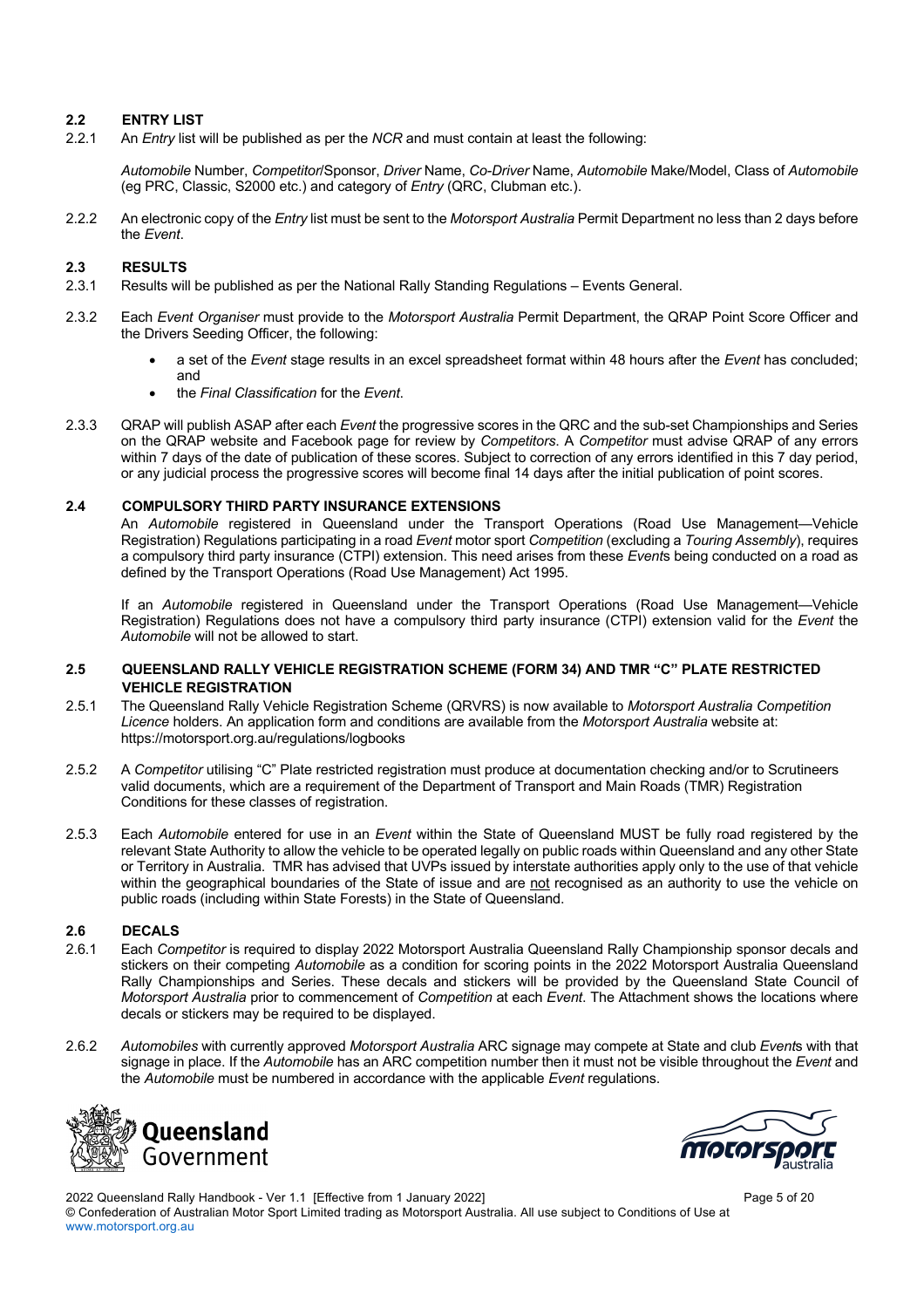#### **2.7 DISTRIBUTION OF EVENT ROADBOOKS & INFORMATION ETC**

With the exception of pace noted rallies where the roadbook may be issued prior to completion of documentation and scrutineering to allow planning of reconnaissance, *Event* roadbooks must not be issued to *Competitors* earlier than 6pm on the evening before the Rally start. Collateral items including door stickers/service crew instructions may be issued after completion of documentation and scrutineering.

#### **2.8 UNAUTHORISED FORESTRY ACCESS**

- 2.8.1 The presence of any *Competitor* in forestry areas for unauthorised testing or practice is not permitted. Any alleged breaches will be notified to *Motorsport Australia* for investigation.
- 2.8.2 Penalties may apply to any *Competitor* who is found on any part of a forthcoming *Event* competitive stage within 2 months prior to that *Event* without the permission of the *Event Organiser*. Any alleged breach will be investigated by QRAP and a recommendation made to Queensland State Council as per the *NCR*.

#### **2.9 SCRUTINEERING OF COMPETING AUTOMOBILES AND KEY COURSE CARS**

- 2.9.1 *Event* scrutineering will be as per the *Motorsport Australia* "*Scrutiny for the Future*" guidelines and associated Government restrictions.
- 2.9.2 Any log-booked rally *Automobile* that is proposed to be used as either Car 0 or Fast Sweep on a State Championship *Event* must complete a Self-Scrutiny Checklist and Statement of Compliance and supply this to the *Event Organiser* before commencement of the *Event*. Each occupant must present for checking and wearing throughout each Special Stage a helmet, FHR and driving overalls complying with the *Manual*.
- 2.9.3 Any road registered *Automobile* not covered by 2.9.2 which is proposed to be used as either Car 0 or Fast Sweep on a State Championship *Event* must complete a Self-Scrutiny Checklist and Statement of Compliance and supply this to the *Event Organiser* before commencement of the *Event*.

Each occupant must present for checking and wearing throughout each Special Stage a helmet and fire resistant clothing covering neck to wrists and ankles and fully enclosed non-synthetic footwear. Note that the wearing of FHR and driving overalls are not mandatory in such an *Automobile*.

2.9.4 The provisions of Articles 2.9.2 and 2.9.3 apply to each State Championship and club level rally *Event*. For rallysprints conducted in Queensland, refer to the *Manual*.

#### **2.10 EMERGENCY PROCEDURES**

The roadbook for each *Motorsport Australia* sanctioned rally and rallysprint must include the required Accident Reporting Procedures to be used during that *Event*, including at least 2 copies of the Accident Report Form.

#### **2.11 REFUELLING**

It is STRONGLY RECOMMENDED the *Event Organiser* provide a designated area to be used exclusively for the refuelling of a competing *Automobile* and the area/s will be clearly marked in the roadbook.

All stored fuel must be kept in shaded areas where possible.

It is recommended that *Event* itineraries require any refuelling activities be conducted at the end of a service period or on the liaison to the next stage so that a competing *Automobile* has a chance to cool down for approximately 20 minutes before refuelling.

If a refuelling area is provided by the *Event Organiser* it must comply with the following:

- 2.11.1. Refuel zone entry/exit must be marked by FIA RFZ signage or at minimum a blue fuel can symbol.
- 2.11.2. All fuel must be stored in the refuel area/s during the operation of the service park.
- 2.11.3. Decanting of fuel between containers may only be done within a refuel zone or a bunted storage area.
- 2.11.4. Any action inside a refuelling zone not directly involved in the refuelling of the competing *Automobile* is prohibited.
- 2.11.5. A 5 km/h speed limit will apply.





2022 Queensland Rally Handbook - Ver 1.1 [Effective from 1 January 2022] Page 6 of 20 © Confederation of Australian Motor Sport Limited trading as Motorsport Australia. All use subject to Conditions of Use at www.motorsport.org.au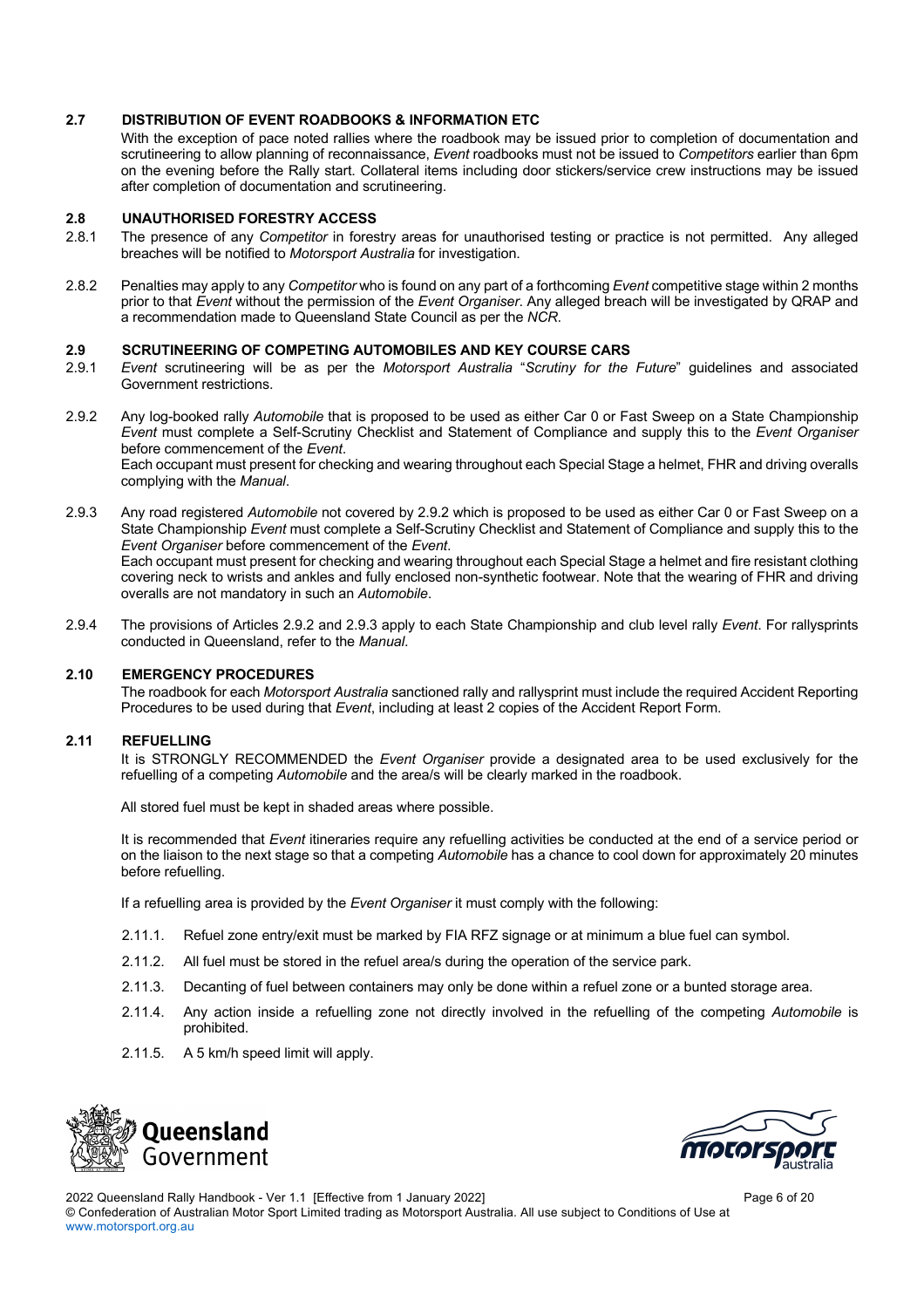- 2.11.6. Each person refuelling an *Automobile* must wear fire resistant clothing covering from neck to wrists to ankles and fully enclosed non-synthetic footwear.
- 2.11.7. The responsibility for refuelling is incumbent on the crew and must be undertaken in a manner that ensures no fuel is spilt.
- 2.11.8. Each engine must be switched off throughout the refuelling operation.
- 2.11.9. Only 2 service team members for each crew may access this zone.
- 2.11.10. It is recommended that the crew remain outside the *Automobile* during refuelling; however, if they remain inside the *Automobile*, each safety belt must be unfastened.
- 2.11.11. In the event of a breakdown, the *Automobile* may be pushed out of the zone by crew members, and/or officials, and/or team members without incurring any penalty.

#### **2.12 PROHIBITED SUBSTANCES**

The control of alcohol and any prohibited substance is regulated by the *Motorsport Australia* Anti-Doping Policy as defined by the *NCR*. This Policy applies for each *Event* and activity held under the sanction of a *Motorsport Australia Organising Permit*.

#### **2.13 AWARDS / AWARDS LEVY**

- 2.13.1 Awards will be presented at the annual Queensland Rally Presentation function to be held on a date to be advised.
- 2.13.2 A levy of \$25 per *Entry* will apply for each *Event* of the Motorsport Australia Queensland Rally Championships, Clubman and Novice Series.

Note: These funds will be used for the end of season trophies plus for the Queensland Rally Safety Fund, which is distributed to the clubs conducting these *Event*s and will be used for any future training and safety requirements.

- 2.13.3 This levy is payable to *Motorsport Australia* by the organising *Promoter* within 14 days after the completion of the *Event*.
- 2.13.4 The following awards will be presented by *Motorsport Australia*:

| 2022 Motorsport Australia Qld Rally Championship<br>$\bullet$     | - Driver and Co-Driver. | 1st, 2nd & 3rd Outright |
|-------------------------------------------------------------------|-------------------------|-------------------------|
|                                                                   |                         |                         |
| 2022 QRC PRC Class P1<br>$\bullet$                                | - Driver and Co-Driver: | 1 <sup>st</sup>         |
| 2022 QRC PRC Class P2<br>$\bullet$                                | - Driver and Co-Driver. | 1st                     |
| 2022 QRC PRC Class P3<br>$\bullet$                                | - Driver and Co-Driver: | 1 <sup>st</sup>         |
| 2022 QRC PRC Class P4<br>$\bullet$                                | - Driver and Co-Driver: | 1 <sup>st</sup>         |
| 2022 QRC PRC Class P5<br>$\bullet$                                | - Driver and Co-Driver: | 1 <sup>st</sup>         |
| 2022 QRC PRC Class P6<br>$\bullet$                                | - Driver and Co-Driver: | 1 <sup>st</sup>         |
| 2022 QRC Classic Rally Car Class<br>$\bullet$                     | - Driver and Co-Driver: | 1 <sup>st</sup>         |
| 2022 QRC Club Rally Car Class<br>$\bullet$                        | - Driver and Co-Driver: | 1 <sup>st</sup>         |
| 2022 QRC PRC Class N1<br>$\bullet$                                | - Driver and Co-Driver. | 1 <sup>st</sup>         |
| 2022 QRC PRC Class N2<br>$\bullet$                                | - Driver and Co-Driver: | 1 <sup>st</sup>         |
| 2022 QRC PRC Class N3<br>$\bullet$                                | - Driver and Co-Driver. | 1 <sup>st</sup>         |
| 2022 QRC PRC Class N4<br>$\bullet$                                | - Driver and Co-Driver: | 1 <sup>st</sup>         |
| 2022 QRC R5/AP4/G4 Rally Car Class<br>$\bullet$                   | - Driver and Co-Driver: | 1 <sup>st</sup>         |
| 2022 Motorsport Australia Qld 2WD Rally Championship<br>$\bullet$ | - Driver and Co-Driver. | 1st. 2nd & 3rd          |
| 2022 Motorsport Australia Qld Junior Championship<br>$\bullet$    | - Driver and Co-Driver. | 1 <sup>st</sup>         |
| 2022 Motorsport Australia Qld Clubman Rally Series<br>$\bullet$   | - Driver and Co-Driver. | 1st, 2nd & 3rd          |
| 2022 Motorsport Australia Qld Novice Rally Series<br>٠            | - Driver and Co-Driver. | 1st, 2nd & 3rd          |

- 2.13.5 Multiple award winners may have their awards amalgamated.
- 2.13.6 Queensland Rally Advisory Panel and Queensland State Council reserve the right to vary these awards.

#### **2.14 ADVERTISING & PUBLICITY OF RESULTS**

Any advertising, publicity and/or statement made by an *Organiser*, *Promoter*, *Competitor*, crew member or their agents must be done in a manner not likely to mislead the public as to the nature of the results and competition and are subject





2022 Queensland Rally Handbook - Ver 1.1 [Effective from 1 January 2022] Page 7 of 20

© Confederation of Australian Motor Sport Limited trading as Motorsport Australia. All use subject to Conditions of Use at www.motorsport.org.au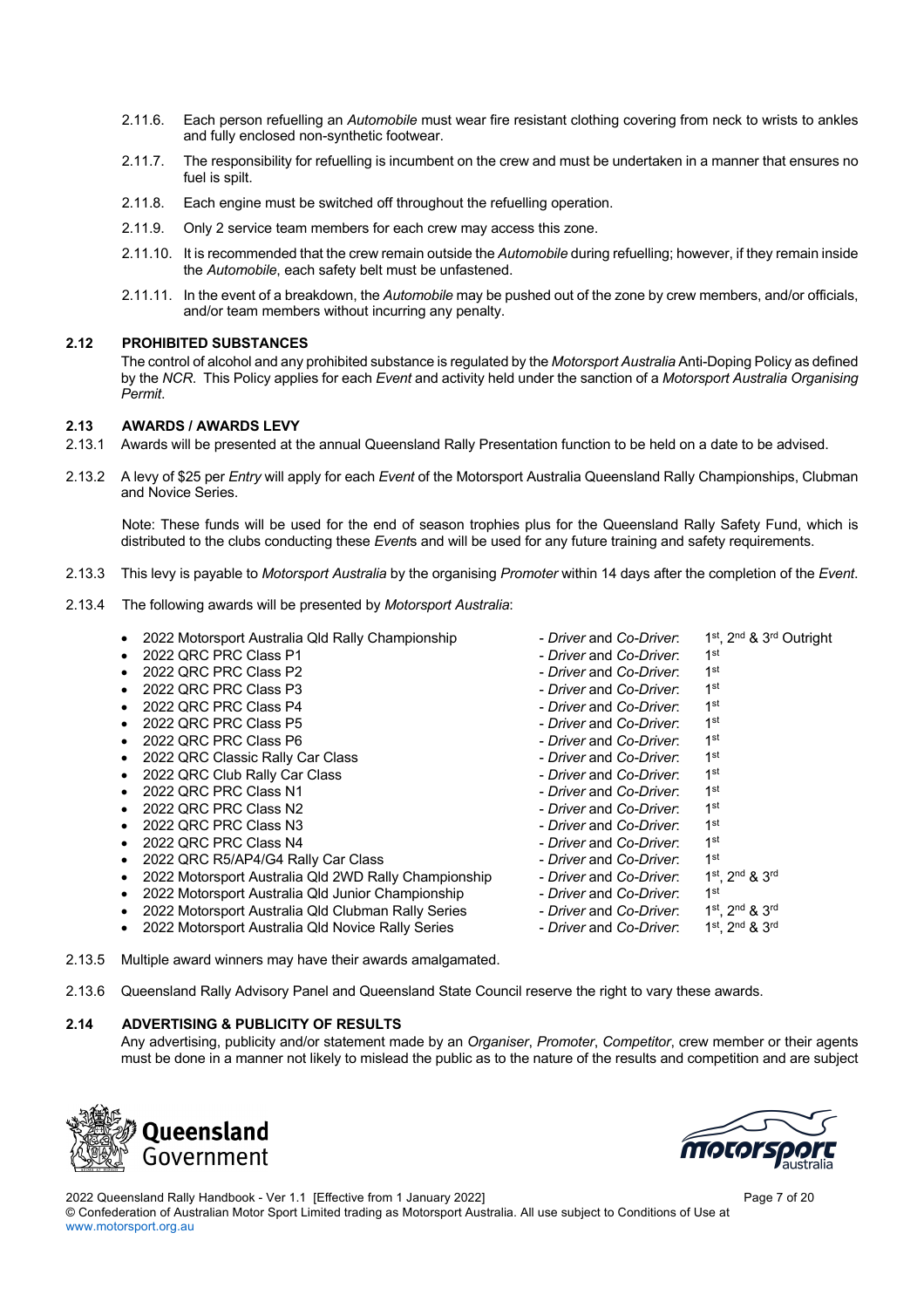to the provisions of the *NCR*. Please be aware that the *Motorsport Australia* Social Media Policy applies to all Advertising, Publicity and Public Statements including all Social Media platforms.

### **3. 2022 MOTORSPORT AUSTRALIA QUEENSLAND RALLY CHAMPIONSHIP SPORTING REGULATIONS**

#### **3.1 INTRODUCTION**

The Motorsport Australia Queensland Rally Championship is the leading rally series conducted in Queensland. It is intended to identify the *Driver* and *Co-Driver* who consistently display driving and teamwork capabilities at the highest level.

#### **3.2 LIST OF CHAMPIONSHIPS AND STATE AWARDS**

2022 Motorsport Australia Queensland Rally Championship

- 2022 Motorsport Australia Queensland 2WD Rally Championship
- 2022 Motorsport Australia Queensland Junior Championship
- 2022 Motorsport Australia Queensland Clubman Series
- 2022 Motorsport Australia Queensland Novice Series

#### **3.3 DRIVER / CO-DRIVER ELIGIBILITY**

3.3.1 Eligibility to score points in the 2022 Motorsport Australia QRC is open to any *Driver* or *Co-Driver* of an eligible *Automobile* who resides in the State of Queensland. It is the sole responsibility of each *Driver* or *Co-Driver* to ensure that they correctly complete the official *Entry* form for each round of the 2022 Motorsport Australia QRC.

Note: A *Driver* or *Co-Driver* who has nominated or intends nominating at any *Event* of the 2022 Motorsport Australia Queensland Rally Championships cannot score points in either the 2022 Clubman Series or the 2022 Novice Rally Series.

3.3.2 Any *Driver* or *Co-Driver* not residing in Queensland and wishing to compete in the Championships listed in Article 3.2 and score points in the 2022 Motorsport Australia QRC must apply in writing to QRAP at least 1 month prior to close of entries for the first *Event* in which they wish to score points, for consideration by Queensland State Council.

#### **3.4 AUTOMOBILE ELIGIBILITY**

Any *Automobile* that complies with the National Rally Standing Regulations – Vehicles General plus *Automobiles* compliant with *Motorsport Australia* AP4 and G4 Categories and *FIA* R5 Category, will be eligible to enter an *Event* in the Championships listed in Article 3.2. An *Event Organiser* may invite a *FIA* / *Motorsport Australia* compliant *Automobile* of special interest to enter the *Event* but the *Driver* and *Co-Driver* of an "invitational" *Automobile* will not be able to score points in the Championship.

#### **3.5 ELIGIBLE CLASSES**

To score class points, a *Competitor* must nominate on the *Event Entry* form, the relevant eligible *Automobile* type listed in the National Rally Standing Regulations – Vehicles General. **Please note that Club and Classic Rally Cars are separate classes.**

#### **3.6 NUMBER OF ROUNDS / HEATS**

- 3.6.1 This will be a 4 round Championship. If, with the approval of Queensland State Council, a different number of *Event*s are conducted, those *Event*s will constitute the Championship.
- 3.6.2 Each round will comprise 2 heats of approximately equal length. A *Competitor* must start Heat 1 to be eligible to start Heat 2. Provided they have approval from the Clerk of the Course prior to commencing Heat 2, a *Competitor* who fails to complete Heat 1 will be allowed to re-join the rally at the start of Heat 2.
- 3.6.3 The rounds comprising the 2022 Motorsport Australia Queensland Rally Championship are identified in the *Motorsport Australia* 2022 Queensland Competition Calendar which is available on the *Motorsport Australia* and QRAP websites. Subject to the approval of Queensland State Council, the dates and location of *Event*s may be subject to change. Refer to the LATEST version of the Motorsport Australia Queensland Rally Championship and Series Calendar.





2022 Queensland Rally Handbook - Ver 1.1 [Effective from 1 January 2022] Page 8 of 20 © Confederation of Australian Motor Sport Limited trading as Motorsport Australia. All use subject to Conditions of Use at www.motorsport.org.au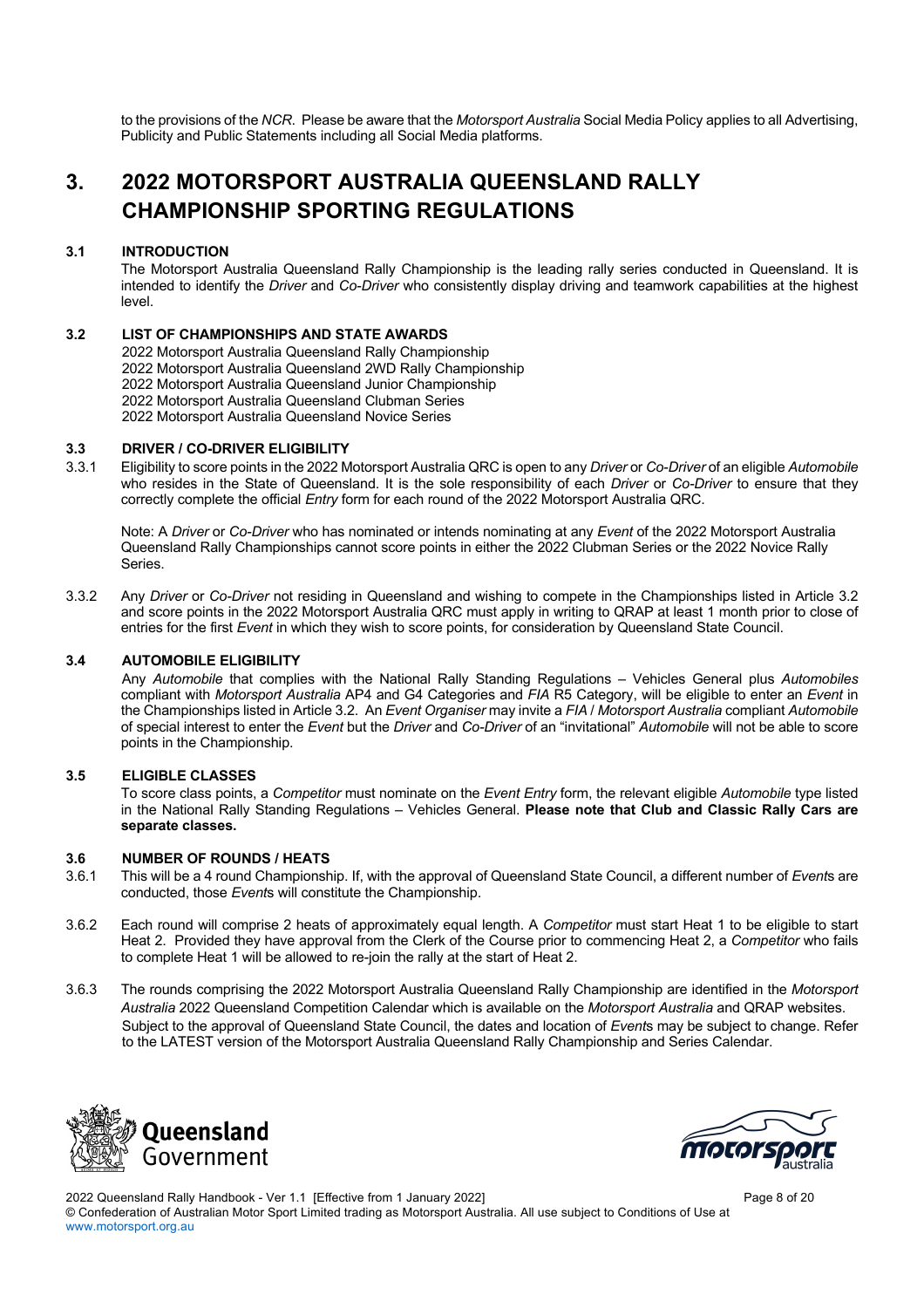- 3.6.4 At least 2 rounds of the 2022 Motorsport Australia Queensland Rally Championship will have optional pace noting allowed and, where possible, 2 rounds will incorporate night stages. These items will be noted in the *Supplementary Regulations* for the appropriate round.
- 3.6.5 The use of Rallysafe or a similar approved tracking system will be mandatory at all rounds of the 2022 Motorsport Australia Queensland Rally Championship. Each competing *Automobile* must have a functioning Installation Kit installed in the *Automobile* at the *Competitor*'*s* expense. Subject to ongoing negotiations with Status Awareness Systems (Rallysafe Supplier) the cost to a *Competitor* to use the Rallysafe System will be limited to \$135 inc GST per *Automobile* per *Event*.

#### **3.7 DISTANCES**

- 3.7.1 Minimum competitive distance for each round will be 100 km. This may be subject to variation by Queensland State Council on recommendation by QRAP.
- 3.7.2 If the Stewards deem a heat of the 2022 Motorsport Australia QRC to be affected by *Force Majeure* points will be allocated as follows:
	- full points will be allocated when a total special stage distance of at least 60 km is completed;
	- half points will be allocated when between 30 km and 60 km is completed; and
	- no points will be allocated if less than 30 km is completed.

If a round comprising 2 heats is affected by *Force Majeure* and the total distance is reduced by more than 50%, then the results of Heats 1 and 2 will be combined into a single heat for the purpose of scoring, where points will be awarded as if the *Event* was a single heat only.

#### **3.8 STARTING ORDER**

- 3.8.1 The starting order for each 2022 Motorsport Australia QRC *Event* may be determined by seeding, by a prologue, or at the discretion of the Clerk of the Course using the Queensland Rally Drivers Seeding List as a guide. *Drivers* not on the current Seeding List will be seeded at the discretion of the Clerk of the Course.
- 3.8.2 Each *Competitor* in the Clubman and Novice Series will be seeded in the overall field having regard to the current Seeding List and any exercise of the discretion of the Clerk of the Course.

#### **3.9 POINT SCORES**

Points will be awarded for an *Event* outright place and a class place separately for each *Driver* or *Co-Driver* as follows:

#### **OUTRIGHT POINTS PER HEAT**

| 1ST   2ND   3RD   4TH   5TH   6TH   7TH   8TH   9TH   10TH |  |  |  |  |  |
|------------------------------------------------------------|--|--|--|--|--|
|                                                            |  |  |  |  |  |

Each *Competitor* who finishes from 11th onwards will receive 1 point.

Each *Competitor* who completes both heats in a round will receive an additional 5 points for the round.

#### **CLASS POINTS PER HEAT**

| 1ST | 2ND | 3RD | 4TH | 5TH |
|-----|-----|-----|-----|-----|
|     | 5   |     |     |     |

Each *Competitor* who finishes from 6<sup>th</sup> in class onwards will receive 1 point each.

Each *Competitor* who completes both heats in a round will receive an additional 2 points for the round.

- **Note: 1. Class Points will NOT be added to outright points to determine the outright places for the championship.**
	- **2. Point Score Officers have the right to correct errors in the point scores where required.**

**3. Outright and Class Points for a** *Competitor* **will only accrue towards the overall Championship and Class Results respectively if that** *Competitor* **has started the first stage in more than 50% of the rallies that make up the 2022 Motorsport Australia Queensland Rally Championship. If a** *Competitor* **fails to meet the 50% requirement, their points will be lost and not redistributed.**





2022 Queensland Rally Handbook - Ver 1.1 [Effective from 1 January 2022] Page 9 of 20 © Confederation of Australian Motor Sport Limited trading as Motorsport Australia. All use subject to Conditions of Use at www.motorsport.org.au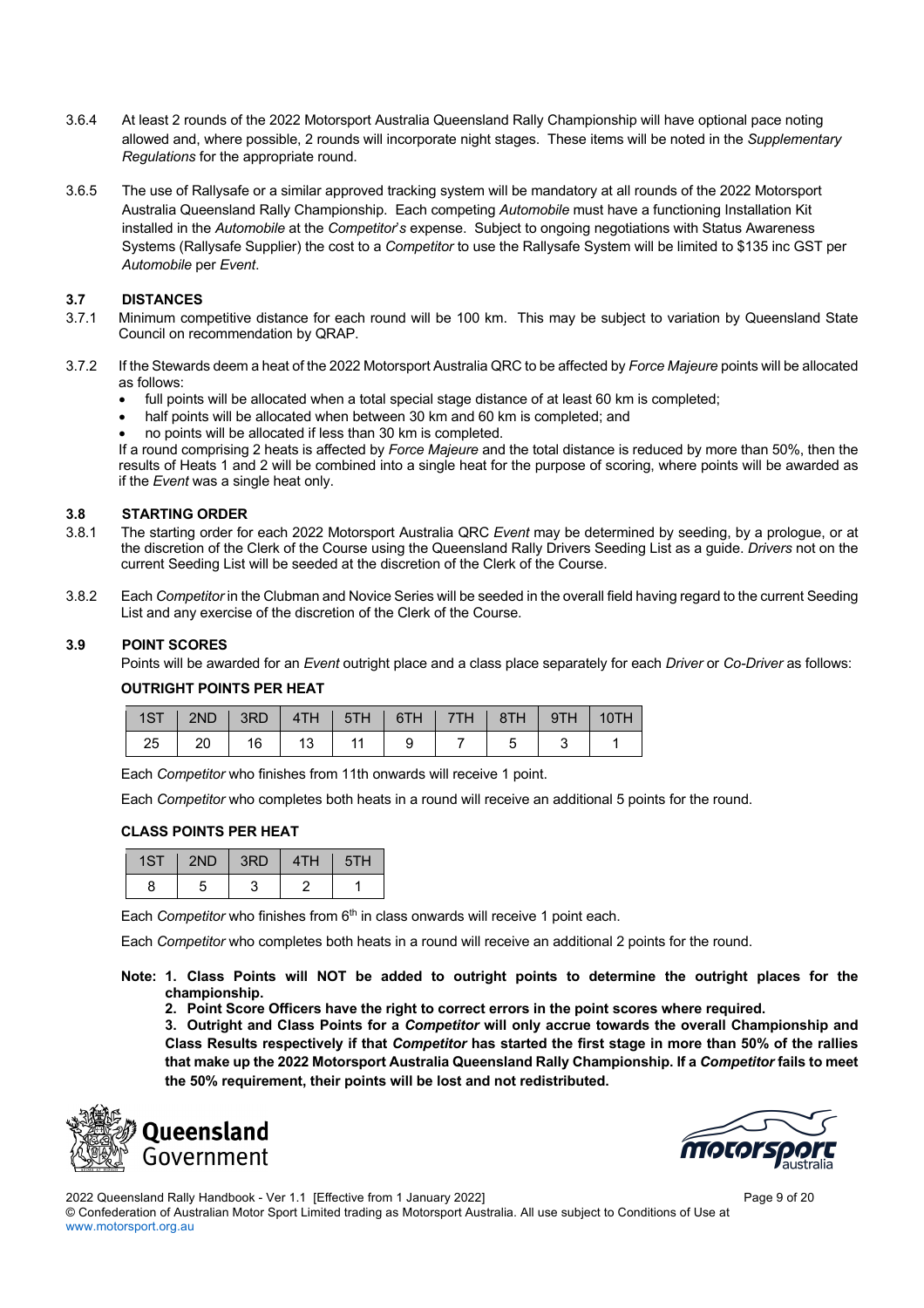#### **3.10 EVENT AWARDS**

3.10.1 As a minimum, awards will be provided for:

1st, 2nd and 3rd Outright *Driver* and *Co-Driver* of each *Event* of the Championship.

- 3.10.2 Awards must be supplied by the *Event Promoter* for presentation at an award presentation ceremony.
- 3.10.3 Additional awards may be provided by the *Event Promoter*.
- 3.10.4 In the event of a tie outright or in a class, for the purpose of presenting the *Event* awards, the crew that has won the greatest number of stages in the *Event* is deemed to be the winner. If a tie still exists, then a count back on the number of second places achieved, and so on, will be undertaken until the tie is broken. If this procedure fails to produce a result, *Motorsport Australia* will nominate the winner according to such criteria as it thinks fit.

#### **3.11 ANNUAL MOTORSPORT AUSTRALIA QUEENSLAND RALLY CHAMPIONSHIP AWARDS**

- 3.11.1 Subject to Article 3.9 Note 3, the *Driver* and the *Co-Driver* who have accrued the highest number of points in the Motorsport Australia QRC will be recognised as the Queensland State Champions and will be presented with trophies at the *Motorsport Australia* annual Evening of Champions awards function (subject to that function taking place) and will be acknowledged at the annual Rally Presentation function. The 2022 Motorsport Australia QRC Champion *Driver* and *Co-Driver* are expected to attend the annual *Motorsport Australia* awards function (subject to that function taking place).
- 3.11.2 Subject to Article 3.9 Note 3, the *Driver* and the *Co-Driver* who have accrued the highest number of points in each class of the Motorsport Australia QRC will be recognised as QRC Class Winners and will be presented with awards at the annual Rally Presentation function.
- 3.11.3 In the event of a tie outright or in a class, the *Driver* or *Co-Driver* who has won the greatest number of rounds in the relevant Championship is deemed to be the winner. If a tie still exists, then a count back on the greatest number of heat wins, then greatest number of outright second places achieved, then greatest number of second placings in heats and so on, will be undertaken, until the tie is broken. If this procedure fails to produce a result, *Motorsport Australia* will nominate the winner according to such criteria as it thinks fit.

#### **3.12 QUEENSLAND RALLY PORTFOLIO HOLDERS**

| Point Score Officer              | Larisa Biggar         |
|----------------------------------|-----------------------|
| Qld Drivers Seeding List Officer | Gerard McConkey       |
| Website/Facebook                 | Michelle Van Der Wilk |

#### **3.13 COMPETITOR POINT SCORE FOR KEY OFFICIALS**

3.13.1 Any *Competitor* who is appointed and performs a role as a Key Official in a round of the 2022 Motorsport Australia Queensland Rally Championship may apply to the Queensland State Council via the Queensland Rally Advisory Panel to have Championship Points allocated to them for the round of the Championship that they acted in the Key Official Role. The number of points will be determined as an average of the points scored by that *Competitor* at all the other rounds of the 2022 Championship that they contested.

### **4 2022 MOTORSPORT AUSTRALIA QUEENSLAND 2WD RALLY CHAMPIONSHIP**

#### **4.1 INTRODUCTION**

The 2022 Motorsport Australia Queensland 2WD Rally Championship will be conducted in conjunction with the Motorsport Australia Queensland Rally Championship. It is intended to identify the *Driver* and *Co-Driver* who consistently display driving and teamwork capabilities in a 2WD *Automobile* (including Classic and Club Rally Cars).

#### **4.2 DRIVER / CO-DRIVER ELIGIBILITY**

4.2.1 As per Article 3.3.





2022 Queensland Rally Handbook - Ver 1.1 [Effective from 1 January 2022] Page 10 of 20 © Confederation of Australian Motor Sport Limited trading as Motorsport Australia. All use subject to Conditions of Use at www.motorsport.org.au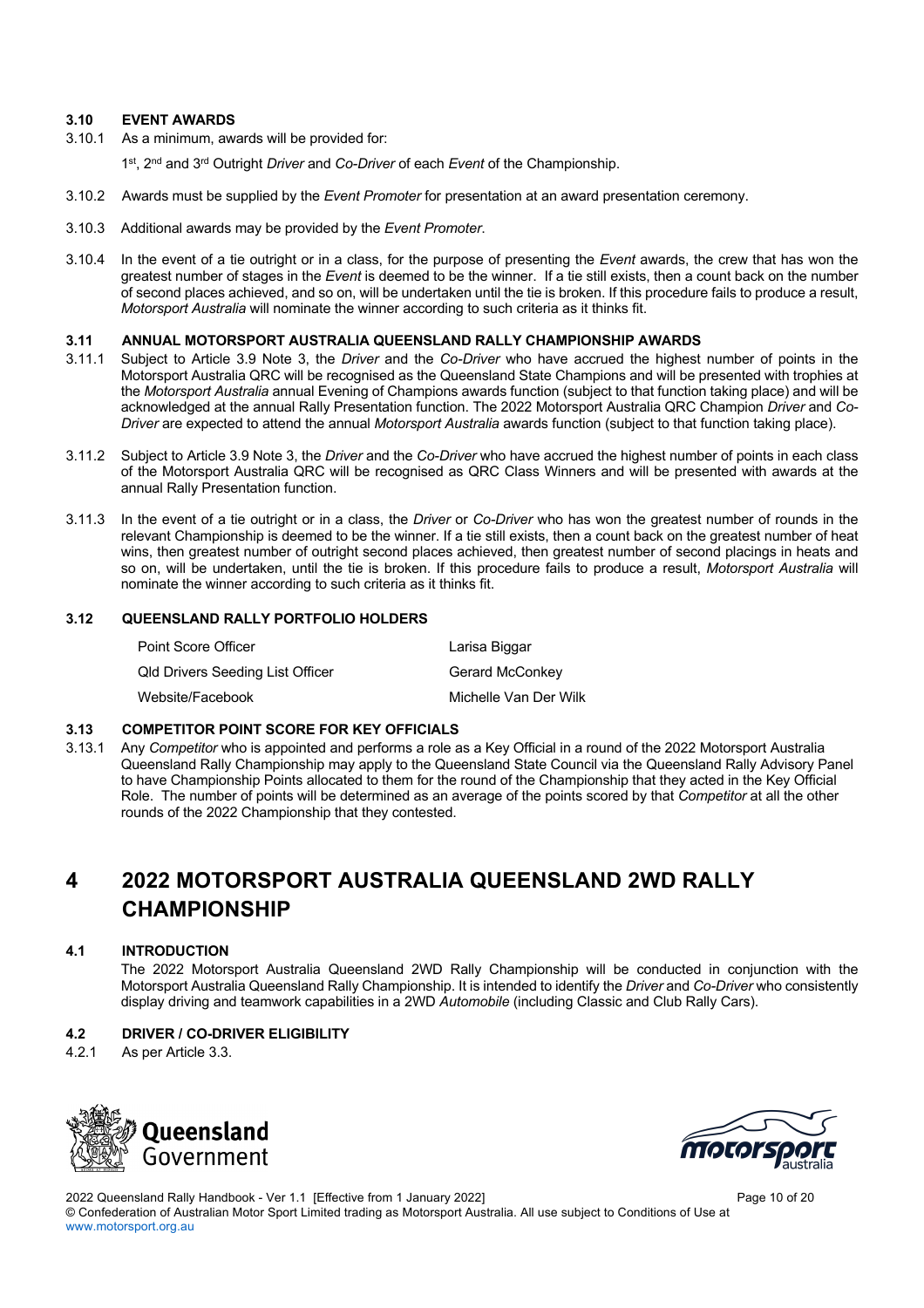4.2.2 Please note that an *Entry* in any round of the Motorsport Australia Queensland 2WD Rally Championship also constitutes an *Entry* in that round of the Motorsport Australia Queensland Rally Championship.

#### **4.3 AUTOMOBILE ELIGIBILITY**

Any 2WD *Automobile* that complies with the National Rally Standing Regulations – Vehicles General, will be eligible to compete.

#### **4.4 NUMBER OF ROUNDS**

As per Article 3.6.

#### **4.5 DISTANCES**

As per Article 3.7.

#### **4.6 POINT SCORES**

4.6.1 Points will be awarded for outright for each *Driver* and *Co-Driver* as follows:

#### **OUTRIGHT POINTS PER HEAT**

|  |                        |  |  |  | 1ST   2ND   3RD   4TH   5TH   6TH   7TH   8TH   9TH   10TH |
|--|------------------------|--|--|--|------------------------------------------------------------|
|  | 25 20 16 13 11 9 7 5 3 |  |  |  |                                                            |

Each *Competitor* who finishes from 11<sup>th</sup> onwards will receive 1 point per heat.

Each *Competitor* who completes both heats in a round will receive an additional 5 points for the round.

#### **4.7 EVENT AWARDS**

- 4.7.1 As a minimum, awards will be provided for:
	- 1st, 2nd and 3rd Outright *Driver* and *Co-Driver* of each *Event* of the Championship.
- 4.7.2 Awards must be supplied by the *Event Promoter* for presentation at an award presentation ceremony.
- 4.7.3 These awards may be varied by the *Event Promoter*.
- 4.7.4 In the event of a tie, for the purpose of awarding the *Event* awards, the *Driver* or *Co-Driver* who has won the greatest number of stages in the *Event* is deemed to be the winner. If a tie still exists, then a count back on the number of second places achieved, and so on, will be undertaken until the tie is broken. If this procedure fails to produce a result, *Motorsport Australia* will nominate the winner according to such criteria as it thinks fit.

#### **4.8 2022 MOTORSPORT AUSTRALIA QUEENSLAND 2WD RALLY CHAMPIONSHIP AWARDS**

- 4.8.1 The *Driver* and the *Co-Driver* who have accrued the highest number of points in the Motorsport Australia Queensland 2WD Rally Championship will be recognised as the Motorsport Australia Queensland State 2WD Champions and will be presented with awards at the annual Rally Presentation function. Queensland 2WD Rally Championship points for a *Competitor* will only accrue towards the overall Queensland 2WD Rally Championship if that *Competitor* has competed in more than 50% of the rallies that make up the 2022 Motorsport Australia Queensland Rally Championship. If a *Competitor* fails to meet the 50% requirement, their points will be lost and not redistributed.
- 4.8.2 In the event of a tie, the *Driver* or *Co-Driver* who has won the greatest number of rounds in the Championship is deemed to be the winner. If a tie still exists, then a count back on the greatest number of heat wins, then greatest number of outright second places achieved, then greatest number of second placings in heats and so on, will be undertaken. If this procedure fails to produce a result, *Motorsport Australia* will nominate the winner according to such criteria as it thinks fit.





2022 Queensland Rally Handbook - Ver 1.1 [Effective from 1 January 2022] Page 11 of 20 © Confederation of Australian Motor Sport Limited trading as Motorsport Australia. All use subject to Conditions of Use at www.motorsport.org.au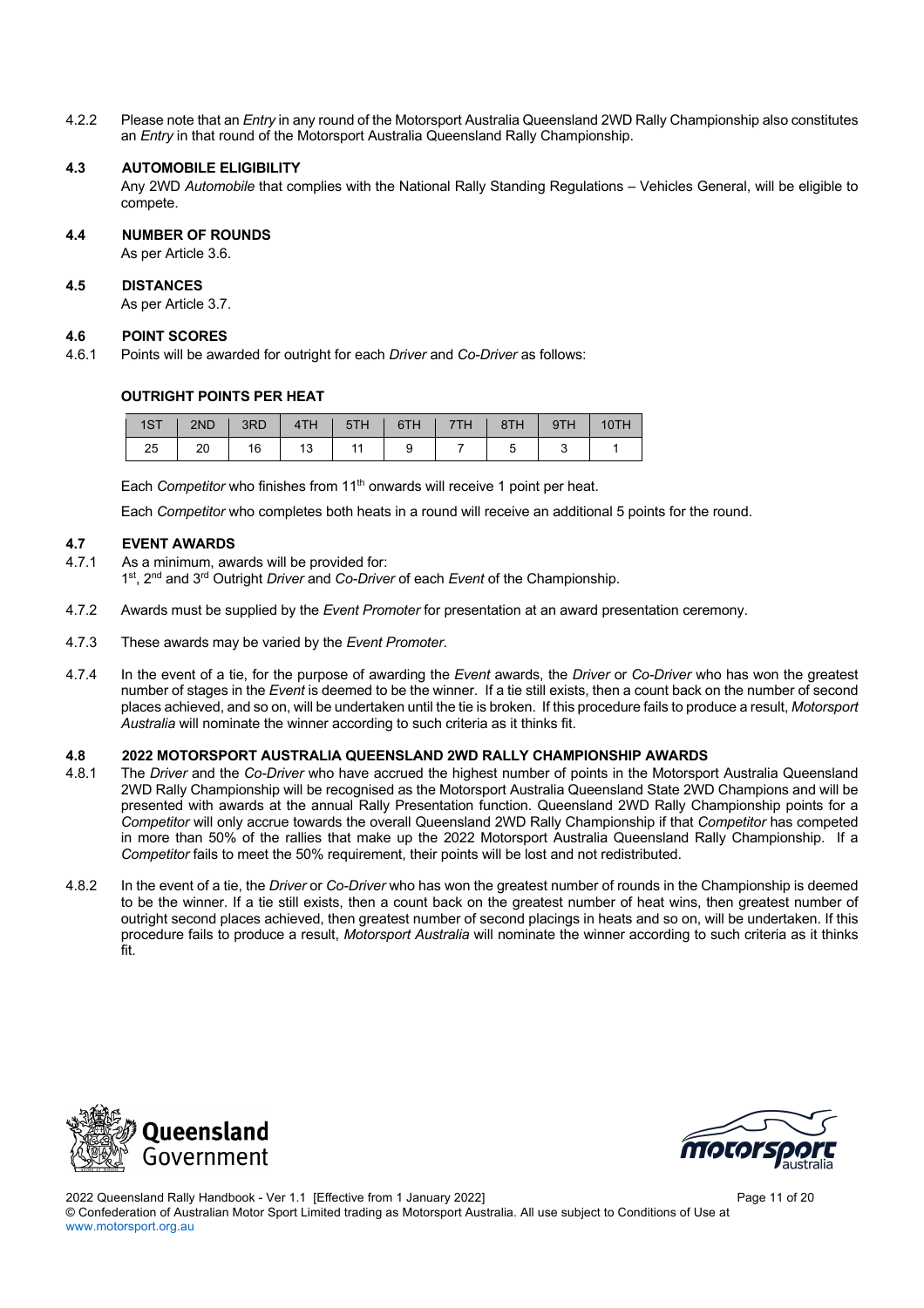# **5. 2022 MOTORSPORT AUSTRALIA QUEENSLAND JUNIOR CHAMPIONSHIP**

#### **5.1 INTRODUCTION**

The 2022 Motorsport Australia Queensland Junior Championship will be conducted in conjunction with each round of the 2022 Motorsport Australia Queensland Rally Championship. It is intended to identify the Junior *Driver* and *Co-Driver* who consistently display exceptional competitive capabilities. These *Competitors* do not have to be competing in the same *Automobile* during the whole year.

#### **5.2 DRIVER AND CO-DRIVER ELIGIBILITY**

- 5.2.1 As per Article 3.3 except that the *Driver* must not have reached the age of 26 years as at 1 January of the competition year.
- 5.2.2 As per Article 3.3 except that the *Co-Driver* must not have reached the age of 26 years as at 1 January of the competition year.

#### **5.3 AUTOMOBILE ELIGIBILITY**

As per Article 3.4.

#### **5.4 NUMBER OF ROUNDS**

As per Article 3.6.

#### **5.5 DISTANCES**

As per Article 3.7.

### **5.6 POINT SCORES**

As per Article 4.6.

#### **5.7 EVENT AWARDS**

As a minimum, awards will be provided for 1st Outright *Driver* and *Co-Driver* at each *Event*.

#### **5.8 MOTORSPORT AUSTRALIA QUEENSLAND JUNIOR CHAMPIONSHIP AWARDS**

- 5.8.1 The *Driver* and *Co-Driver* who have individually accrued the highest number of points in the Motorsport Australia Queensland Junior Championship will be recognised as the Motorsport Australia Queensland State Junior *Driver* and *Co-Driver* Champions. Awards will be presented at the annual Rally Presentation function. Motorsport Australia Queensland Junior Rally Championship points for a *Competitor* will only accrue towards the overall Motorsport Australia Queensland Junior Rally Championship if that *Competitor* has competed in more than 50% of the rallies that make up the 2022 Motorsport Australia Queensland Rally Championship. If a *Competitor* fails to meet the 50% requirement, their points will be lost and not redistributed.
- 5.8.2 In the event of a tie, the *Driver* and/or *Co-Driver* who has won the greatest number of rounds in the Championship is deemed to be the winner. If a tie still exists, then a count back on the greatest number of heat wins, then greatest number of outright second places achieved, then greatest number of second placings in heats and so on, will be undertaken. If this procedure fails to produce a result, *Motorsport Australia* will nominate the winner according to such criteria as it thinks fit.

### **6. 2022 MOTORSPORT AUSTRALIA QUEENSLAND NOVICE RALLY SERIES**

#### **6.1 INTRODUCTION**

The Motorsport Australia Queensland Novice Rally Series is the developmental series of the Motorsport Australia Queensland Rally Championship to encourage new *Competitors* and provide them with *Event*s to build their experience prior to progression to compete in the Motorsport Australia Queensland Clubman Rally Series and later to the Motorsport Australia Queensland Rally Championship.





2022 Queensland Rally Handbook - Ver 1.1 [Effective from 1 January 2022] Page 12 page 12 of 20 © Confederation of Australian Motor Sport Limited trading as Motorsport Australia. All use subject to Conditions of Use at www.motorsport.org.au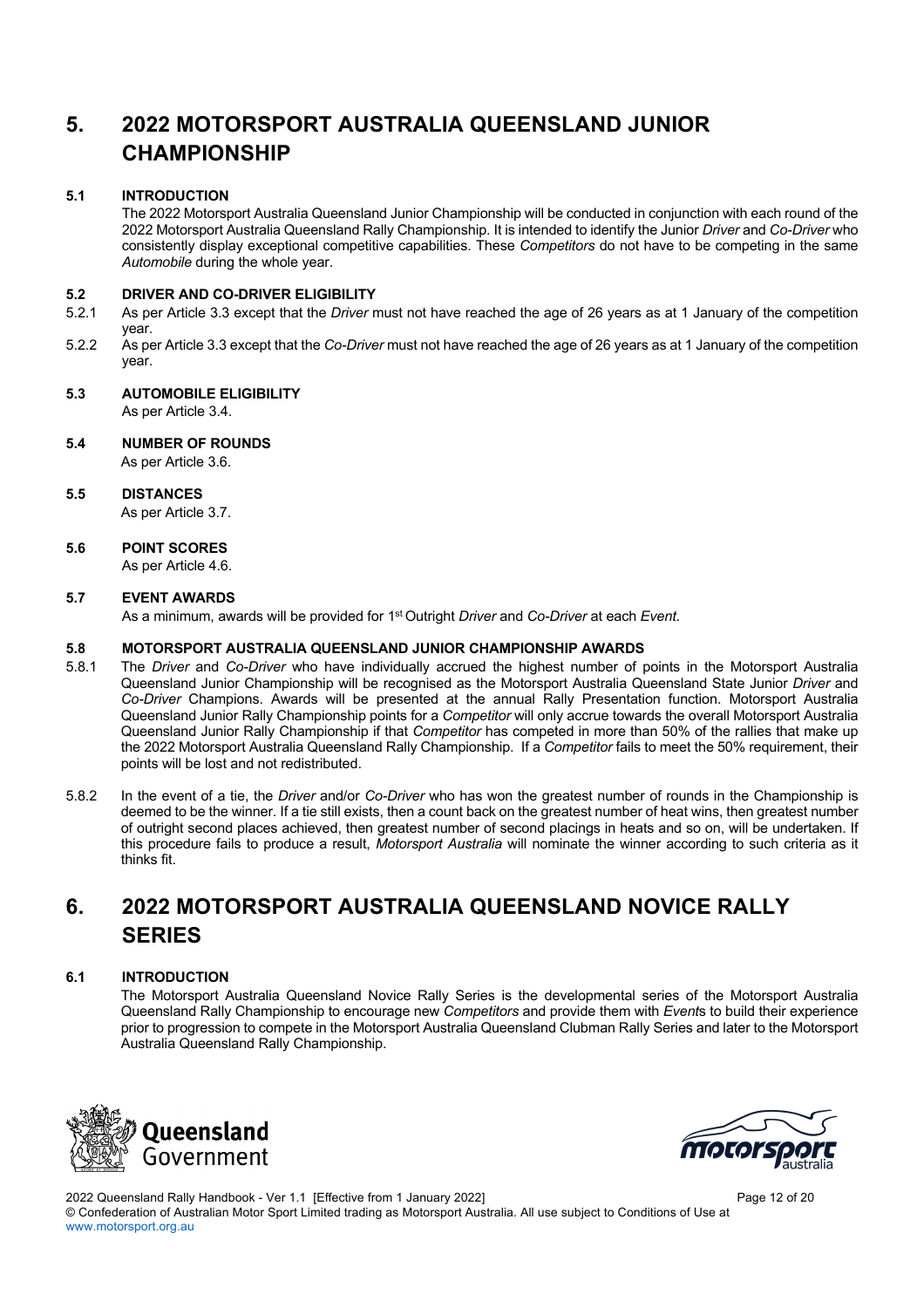#### **6.2 EVENTS / DISTANCE**

6.2.1 This will be a 4 round Series.

The qualifying rounds can be selected from:

- One KCF Short Course Rally that provides a Novice Component in the *Event*; and
- The 3 QRC Rallies that provide a Novice Component in the *Event*. A Novice *Competitor* will only score points in Heat 1 of a QRC round. At the discretion of the *Event Organiser*, Novice *Competitors* may be offered the opportunity to do Heat 2 at these *Event*s, but it will be at additional cost and will not earn points towards the Novice Series.

The winners are determined by the highest scores accumulated in the best 3 out of 4 rounds (ie 1 round may be dropped, or not entered). If by reason of *Force Majeure* only 3 rounds are held the winners are determined by the highest scores accumulated in the best 2 out of 3 rounds (ie 1 round may be dropped, or not entered). If by reason of *Force Majeure* only 2 rounds are held both rounds will count towards the series and a round cannot be dropped.

A *Driver* or *Co-Driver* cannot score points in both the Novice Series and the Clubman Series or in the Queensland Rally Championship. If a *Driver* or *Co-Driver* wishes to upgrade from the Novice Series to the Clubman Series, then they will forfeit any points earned in the Novice Series.

- 6.2.2 On each pace-noted *Event*, a fully detailed roadbook must be provided to each Novice crew.
- 6.2.3 Minimum competitive distance for each round will be 50 km. This may be subject to variation by Queensland State Council on recommendation by QRAP.
- 6.2.4 If the Stewards deem a round of the 2022 Motorsport Australia Queensland Novice Rally Series to be affected by *Force Majeure* points will be allocated as follows:
	- full points will be allocated when a total special stage distance of at least 30 km is completed;
	- half points will be allocated when between 15 km and 30 km is completed; and
		- no points will be allocated if less than 15 km is completed.
- 6.2.5 *Entry* fees for the Novice Rally Series component of a QRC *Event* will be approximately half the cost of the full *Entry* fee plus the Rallysafe Component of \$135 inc GST per *Automobile* per *Event*.
- 6.2.6 Each *Event* that will include a round of the 2022 Motorsport Australia Queensland Novice Rally Series will be identified in the *Motorsport Australia* 2022 Queensland Competition Calendar which is available on *Motorsport Australia* and QRAP websites.
- 6.2.7 Subject to Covid-19 Emergency Restrictions, it is recommended a separate Briefing for crews be conducted by the Clerk of the Course or Delegate to ensure the Novice *Competitors* have an opportunity to be informed of *Event* and Time Control Procedures and other related Safety Information.

#### **6.3 DRIVER AND CO-DRIVER ELIGIBILITY**

- 6.3.1 As per Article 3.3. Additionally, *Drivers* and *Co-Drivers* must demonstrate that they have entered no more than 6 rallies (including short course rallies) in their respective role prior to 1 January of the competition year. It is the sole responsibility of each *Driver* and *Co-Driver* to ensure that the official *Entry* form for each round of the 2022 Motorsport Australia Queensland Novice Rally Series in which they choose to compete is correctly completed indicating their intention to compete in the 2022 Motorsport Australia Queensland Novice Rally Series.
- 6.3.2 Any *Driver* or *Co-Driver* who was placed 1st outright in the Queensland Novice Series, 10th outright or higher in any state or national championship *Event*, or 5<sup>th</sup> outright or higher in any short course rally in the previous 2 calendar years or have competed in the Queensland Clubman Series in the same period, will not be eligible for the 2022 Motorsport Australia Queensland Novice Rally Series awards or points.

#### **6.4 AUTOMOBILE ELIGIBILITY**

Any *Automobile* that complies with the National Rally Standing Regulations – Vehicles General. As this is an introductory class, it is recommended that new *Competitors* consider a 2WD *Automobile* as their initial *Automobile* choice.

#### **6.5 POINT SCORES**

6.5.1 Points will be awarded for outright for each *Driver* and *Co-Driver* as per Article 4.6 with the exception that bonus points for completing both heats of a round will not apply.





2022 Queensland Rally Handbook - Ver 1.1 [Effective from 1 January 2022] Page 13 of 20

© Confederation of Australian Motor Sport Limited trading as Motorsport Australia. All use subject to Conditions of Use at www.motorsport.org.au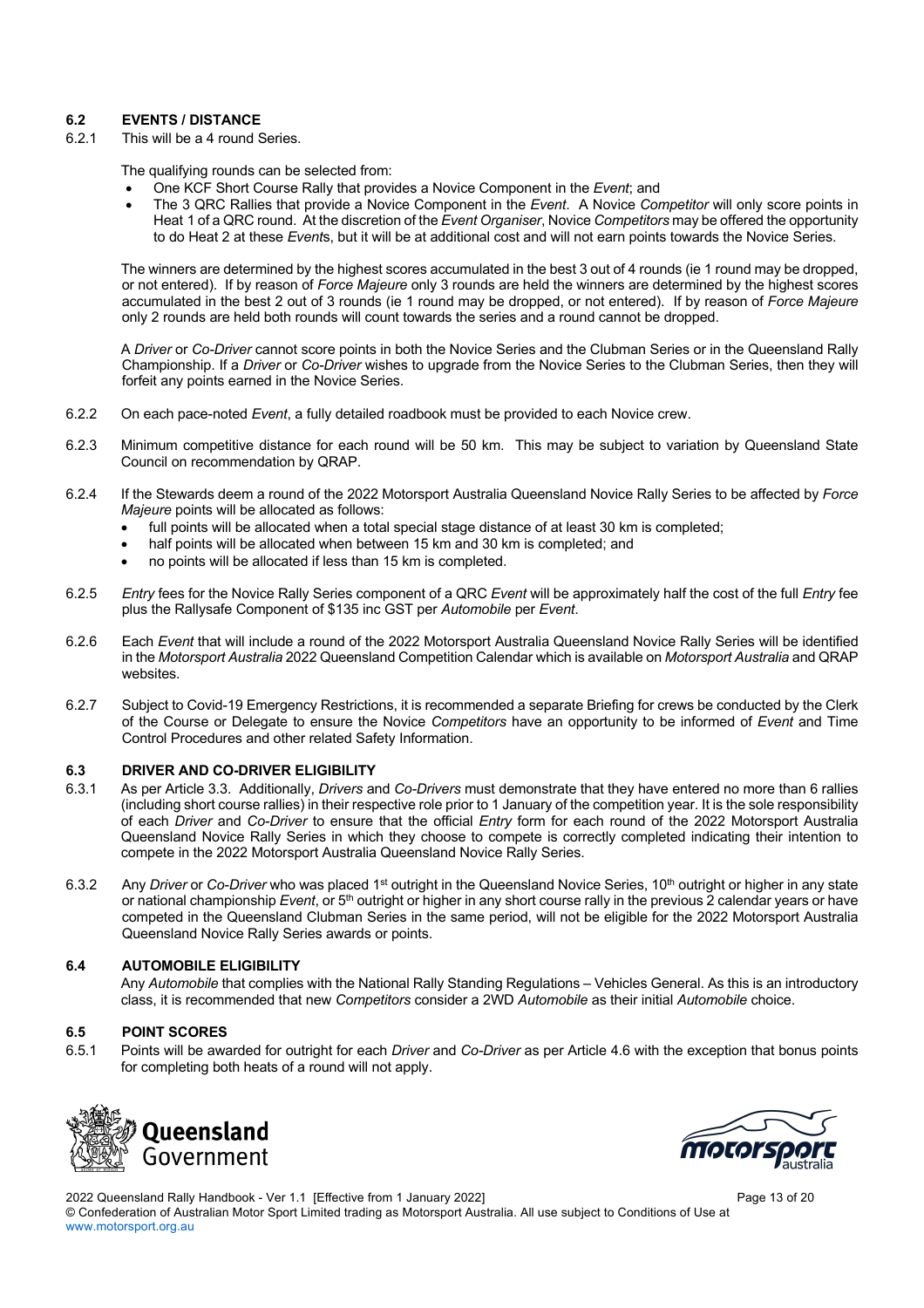6.5.2 In the event of a tie, for the purpose of determining the *Event* awards, the *Driver* or *Co-Driver* who has won the greatest number of stages in the *Event* is deemed to be the winner. If a tie still exists, then a count back on the number of second places achieved, and so on, will be undertaken until the tie is broken. If this procedure fails to produce a result, *Motorsport Australia* will nominate the winner according to such criteria as it thinks fit.

#### **6.6 EVENT AWARDS**

As a minimum, a trophy will be awarded to: 1<sup>st</sup> placed Driver and Co-driver at each *Event* of the Series.

#### **6.7 ANNUAL SERIES AWARD**

- 6.7.1 The *Driver* and *Co-Driver* who have accrued the highest number of points in the Motorsport Australia Queensland Novice Rally Series will be recognised as the winner of the Motorsport Australia Queensland Novice Rally Series and will be presented with awards at the annual Rally Presentation function.
- 6.7.2 In the event of a tie, the *Driver* or *Co-Driver* who has won the greatest number of rounds in the Series is deemed to be the winner. If a tie still exists then a count back on the number of second places achieved and so on, will be undertaken, until the tie is broken. If this procedure fails to produce a result, *Motorsport Australia* will nominate the winner according to such criteria as it thinks fit.

### **7. 2022 MOTORSPORT AUSTRALIA QUEENSLAND CLUBMAN RALLY SERIES**

#### **7.1 INTRODUCTION**

The Motorsport Australia Queensland Clubman Rally Series is the next progression in *Competitor* development and lies between the introductory Novice Rally Series and the Motorsport Australia Queensland Rally Championship. It allows regular competition between Clubman crews within QRC *Event*s, often at a lower cost.

#### **7.2 EVENTS / ROUNDS / HEATS / DISTANCES**

- 7.2.1 *Event*s will be run in conjunction with each round of the Queensland Rally Championship. The *Organiser* retains the discretion to require Clubman *Competitor*s to compete over the full distance of a QRC round and, where this is done, the full QRC *Entry* fee will apply to Clubman *Competitor*s.
- 7.2.2 On pace-noted *Event*s, a fully detailed roadbook must be provided for each Clubman crew.
- 7.2.3 The series is scheduled to comprise a total of 4 rounds. If, with the approval of Queensland State Council, a different number of *Event*s are conducted, those *Event*s will constitute the Series.

Each round will comprise 2 heats of approximately equal length. All *Competitors* must start Heat 1 to be eligible to start Heat 2. Provided they have approval from the Clerk of the Course prior to commencing Heat 2, a *Competitor* who fails to complete Heat 1 will be allowed to re-join the rally at the start of Heat 2

7.2.4 All QRC rounds will comprise rounds of the 2022 Motorsport Australia Queensland Clubman Rally Series. These rounds will be identified in the *Motorsport Australia* 2022 Queensland Competition Calendar which is available on the *Motorsport Australia* and QRAP websites.

Subject to the approval of Queensland State Council, the date and location of *Event*s may change. Refer to the *Motorsport Australia* 2022 Queensland Rally Championship and Series Calendar.

- 7.2.5 Minimum competitive distance for each round will be 100 km. This may be subject to variation by Queensland State Council on recommendation by QRAP.
- 7.2.6 If the Stewards deem a heat of the 2022 Motorsport Australia Queensland Clubman Rally Series to be affected by *Force Majeure* points will be allocated as follows:
	- full points will be allocated when a total special stage distance of at least 60 km is completed;
	- half points will be allocated when between 30 km and 60 km is completed; and
	- no points will be allocated if less than 30 km is completed.





2022 Queensland Rally Handbook - Ver 1.1 [Effective from 1 January 2022] Page 14 of 20

© Confederation of Australian Motor Sport Limited trading as Motorsport Australia. All use subject to Conditions of Use at www.motorsport.org.au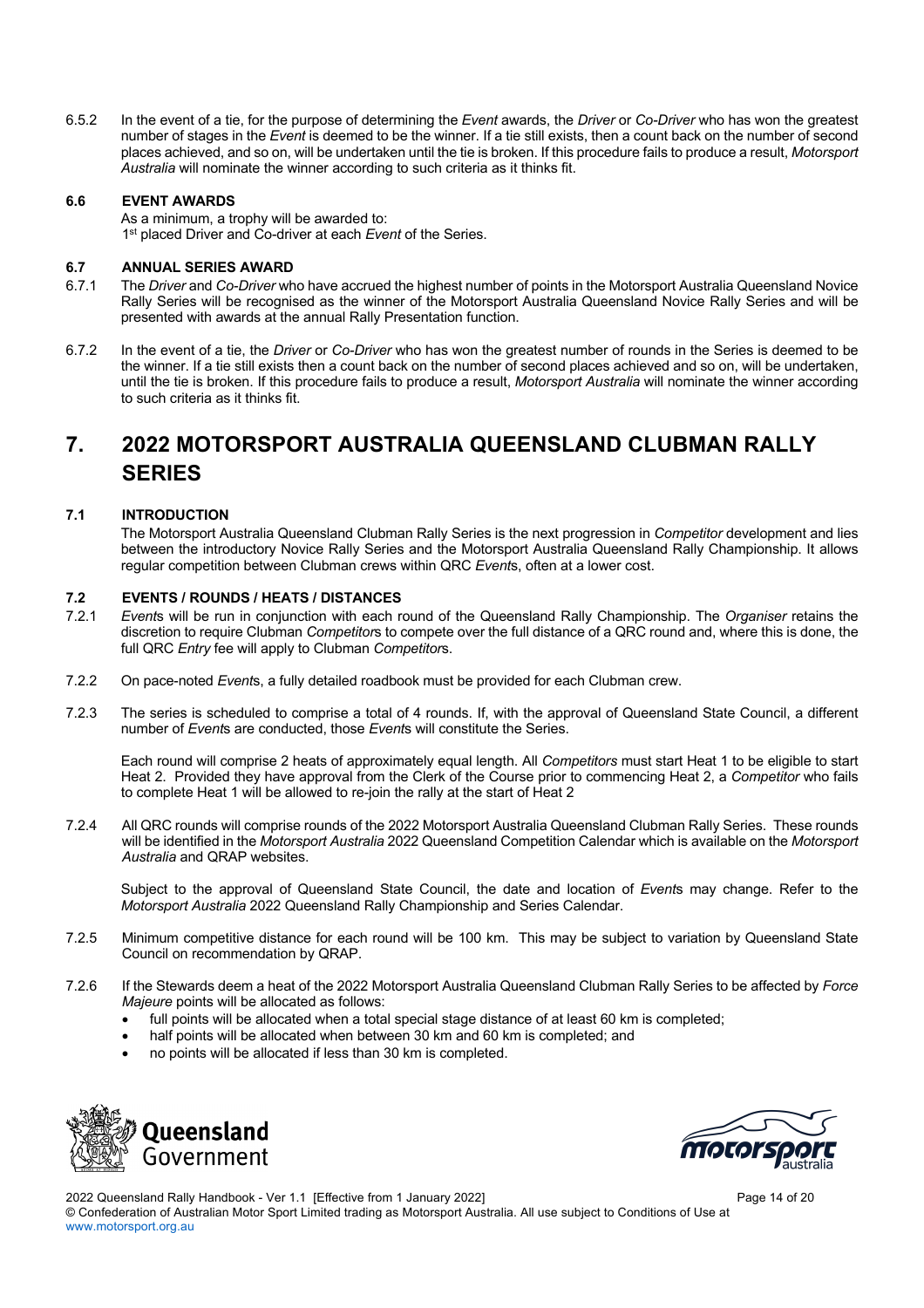If a round comprising 2 heats is affected by *Force Majeure* and the total distance is reduced by more than 50%, then the results of Heats 1 and 2 will be combined into a single heat for the purpose of scoring, where points will be awarded as if the *Event* was a single heat only.

#### **7.3 DRIVER / CO-DRIVER ELIGIBILITY**

Eligibility to score points in the 2022 Motorsport Australia Queensland Clubman Rally Series is restricted to any *Driver* or *Co-Driver* who resides in the State of Queensland. It is the sole responsibility of each *Driver* and *Co-Driver* to ensure that the official *Entry* form for each round of the 2022 Motorsport Australia Clubman Rally Series in which they choose to compete, is correctly completed indicating their intention to compete in the 2022 Motorsport Australia Clubman Rally Series.

**Note:** Any *Driver* or *Co-Driver* not residing in Queensland and wishing to compete and score points in the Queensland Clubman Rally Series must apply in writing to the QRAP at least 1 month prior to close of entries for the first *Event* that they wish to score points, for consideration by Queensland State Council.

**Note:** *Drivers* or *Co-Driver*s who intend to compete in the 2022 Motorsport Australia QRC cannot score points in the 2022 Motorsport Australia Clubman Rally Series.

However, if after 1 or more *Event*s in the Motorsport Australia Queensland Clubman Rally Series, a *Driver* or *Co-Driver* wants to upgrade to the QRC they must indicate this intention when they complete the official *Entry* form at the *Event* from which they wish this upgrade to occur. If this option is taken by an existing Queensland Clubman Rally Series *Competitor*, it must be noted that once this upgrade to the QRC occurs any points earned in the Motorsport Australia Queensland Clubman Rally Series will be lost.

Any *Driver* who has placed 5th outright or higher in any State or National championship *Event* in the previous 4 years or Queensland Clubman Series outright winning *Driver*s from the same period, will not be eligible for the 2022 Motorsport Australia Queensland Clubman Rally Series awards or points.

#### **7.4 AUTOMOBILE ELIGIBILITY**

7.4.1 Any *Automobile* that complies with the National Rally Standing Regulations – Vehicles General.

#### **7.5 POINT SCORES**

Points will be awarded for outright for each *Driver* and *Co-Driver* as follows:

#### **OUTRIGHT POINTS PER HEAT**

| 1ST   2ND   3RD   4TH   5TH   6TH   7TH   8TH   9TH   10TH |                                        |  |  |  |  |
|------------------------------------------------------------|----------------------------------------|--|--|--|--|
|                                                            | 25   20   16   13   11   9   7   5   3 |  |  |  |  |

Each *Competitor* who finishes from 11<sup>th</sup> onwards will receive 1 point.

Each *Competitor* who completes both heats in a round will receive an additional 5 points for the round.

#### **7.6 EVENT AWARDS**

As a minimum, a trophy will be awarded to: 1st placed *Driver* and *Co-Driver* at each *Event* of the Series.

#### **7.7 ANNUAL SERIES AWARDS**

- 7.7.1 The *Driver* and the *Co-Driver* who have accrued the highest number of points in the Motorsport Australia Queensland Clubman Rally Series will be recognised as the winners of that Series and will be presented with awards at the annual Rally Presentation function. Motorsport Australia Queensland Clubman Rally Championship points for a *Competitor* will only accrue towards the overall Queensland Clubman Rally Championship if that *Competitor* has competed in more than 50% of the rallies that make up the 2022 Motorsport Australia Queensland Rally Championship. If a *Competitor* fails to meet the 50% requirement, their points will be lost and not redistributed.
- 7.7.2 In the event of a tie, the *Driver* or *Co-Driver* who has won the greatest number of rounds in the Series is deemed to be the winner. If a tie still exists, then a count back on the greatest number of heat wins, then greatest number of outright second places achieved, then greatest number of second placings in heats and so on, will be undertaken. If this procedure fails to produce a result, *Motorsport Australia* will nominate the winner according to such criteria as it thinks fit.





2022 Queensland Rally Handbook - Ver 1.1 [Effective from 1 January 2022] Page 15 of 20 © Confederation of Australian Motor Sport Limited trading as Motorsport Australia. All use subject to Conditions of Use at www.motorsport.org.au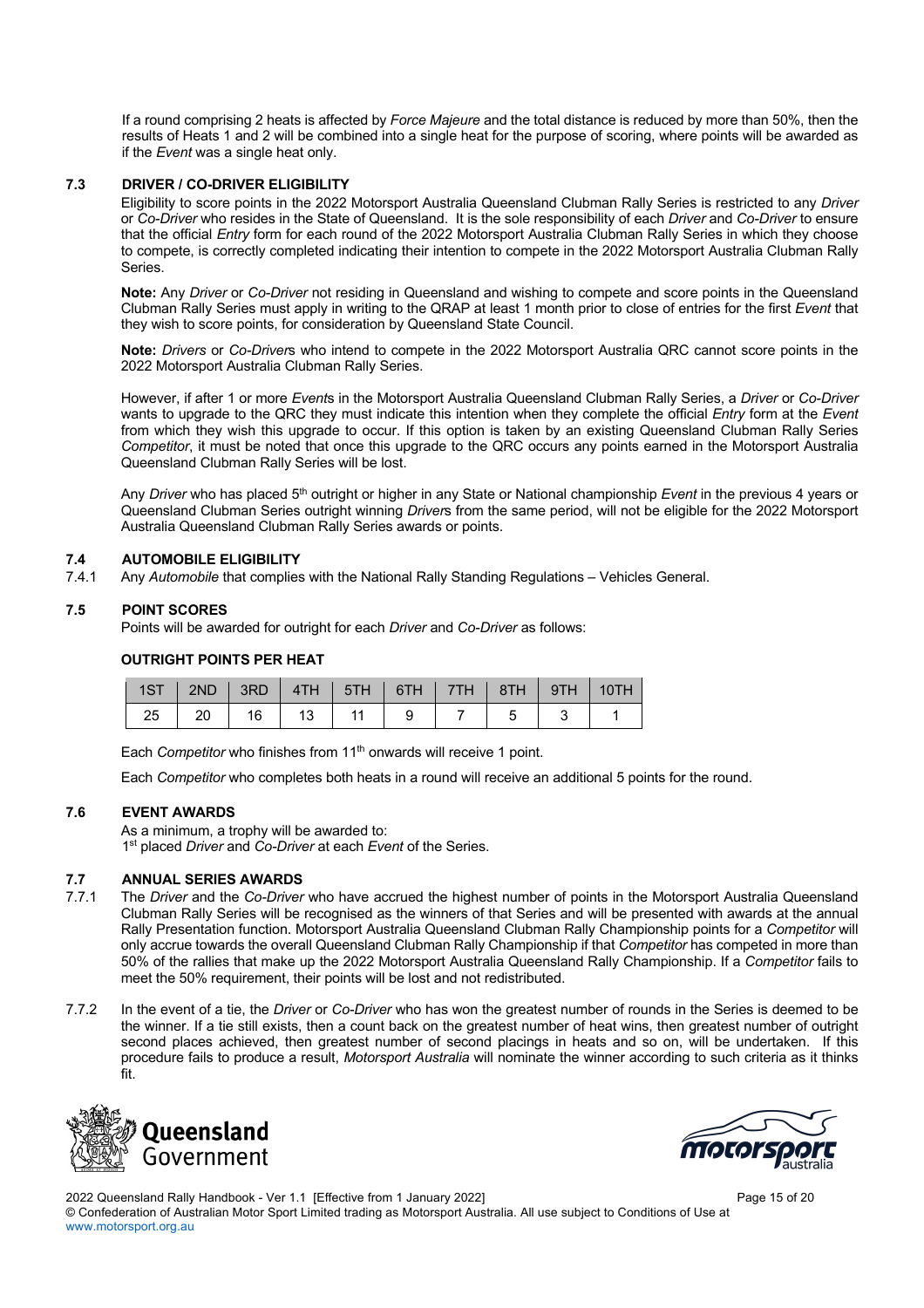# **2022 MOTORSPORT AUSTRALIA QRC, QCRS and QNRS Automobile Signage Diagram**

**(Refer to Article 2.6.1)**



| Area A          | Full Width Windscreen Sticker (100mm high)                                                          |
|-----------------|-----------------------------------------------------------------------------------------------------|
| Areas B1 and B2 | Decals on side panels (300mm wide X 50mm high)                                                      |
| Areas C1 and C2 | Alternate locations for decals on front and rear bumpers or body panels (300mm wide x<br>50mm high) |

**End of Regulations**





2022 Queensland Rally Handbook - Ver 1.1 [Effective from 1 January 2022] Page 16 of 20 © Confederation of Australian Motor Sport Limited trading as Motorsport Australia. All use subject to Conditions of Use at www.motorsport.org.au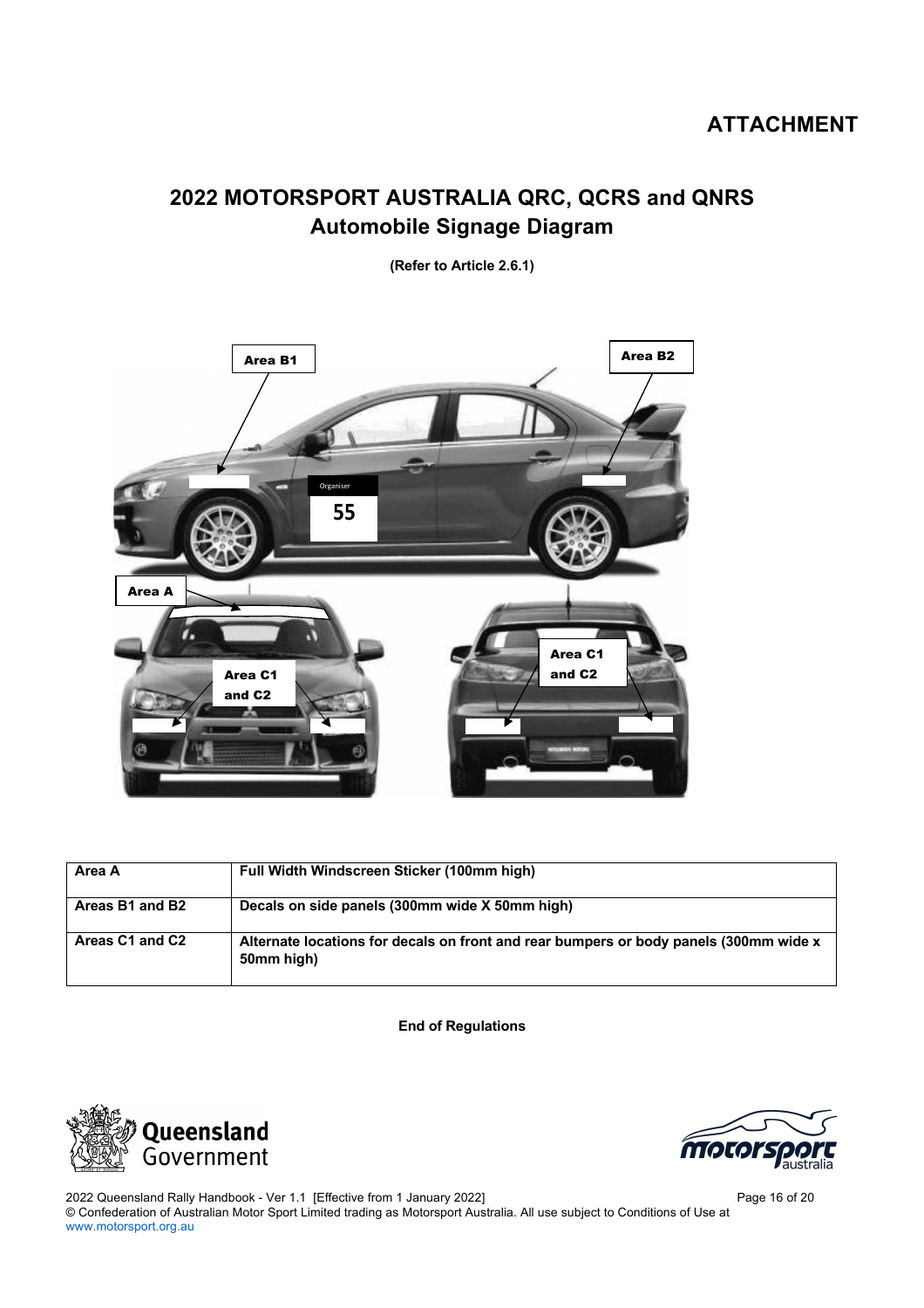# **QUEENSLAND RALLY ADVISORY PANEL (QRAP)**

The role of Advisory Panels is to provide advice to the Queensland State Council on an area of particular knowledge. Each Panel also has a direct reporting relationship with the relevant Commission on discipline-specific matters. Any advice or recommendation recorded by Advisory Panels does not have any regulatory effect until such time as the Queensland State Council or the relevant Commission adopts such advice or recommendation.

The primary task of the Queensland Rally Advisory Panel (QRAP) is to provide assistance, advice and recommendations to the Queensland State Council with the planning and administration of the sport and to assist to guide rallying in a manner that is in the best interest of the sport.

The QRAP attempts to ensure that the differing needs of organising clubs and *Competitors* are being met and in meeting these needs, the QRAP must take into account that recommendations to the Queensland State Council must be arrived at in the interests of rallying and not necessarily in the interests of a specific group if the needs of that group are not in the best interest of rallying.

Members of the QRAP are selected on the basis of their personal discipline and knowledge of rallying in general and specific selected aspects. Queensland State Council appoints members of the QRAP in November each year for terms of up to 3 years. Current Panel members hold office until December 2022.

#### **CONTACT – QUEENSLAND RALLY ADVISORY PANEL**

| Email:         | gldrally@gldrallychampionship.com                                                                                       |  |  |  |  |  |  |
|----------------|-------------------------------------------------------------------------------------------------------------------------|--|--|--|--|--|--|
| Website:       | www.gldrallychampionship.com                                                                                            |  |  |  |  |  |  |
| Chairman:      | Gerard McConkey 0419 866 946                                                                                            |  |  |  |  |  |  |
| Panel Members: | Matthew Davidson, Nathaniel Dillon, Doug Foster, Peter Marcovich, Bob McLean, Matt<br>Sosimenko, Michelle Van Der Wilk. |  |  |  |  |  |  |

#### **MEETING DATES & LOCATION**

Rally Advisory Panel meetings convene at venues to be advised.

Proposed 2022 dates: (check with Chairman for confirmation)

| 2 February | 2 March    | 6 April    | 4 May       |
|------------|------------|------------|-------------|
| 1 June     | 6 July     | 3 August   | 7 September |
| 5 October  | 2 November | 7 December |             |

A limited number of observers are normally welcome at meetings of the QRAP; however, prior permission from the Chairman is necessary.





2022 Queensland Rally Handbook - Ver 1.1 [Effective from 1 January 2022] Page 17 of 20 © Confederation of Australian Motor Sport Limited trading as Motorsport Australia. All use subject to Conditions of Use at www.motorsport.org.au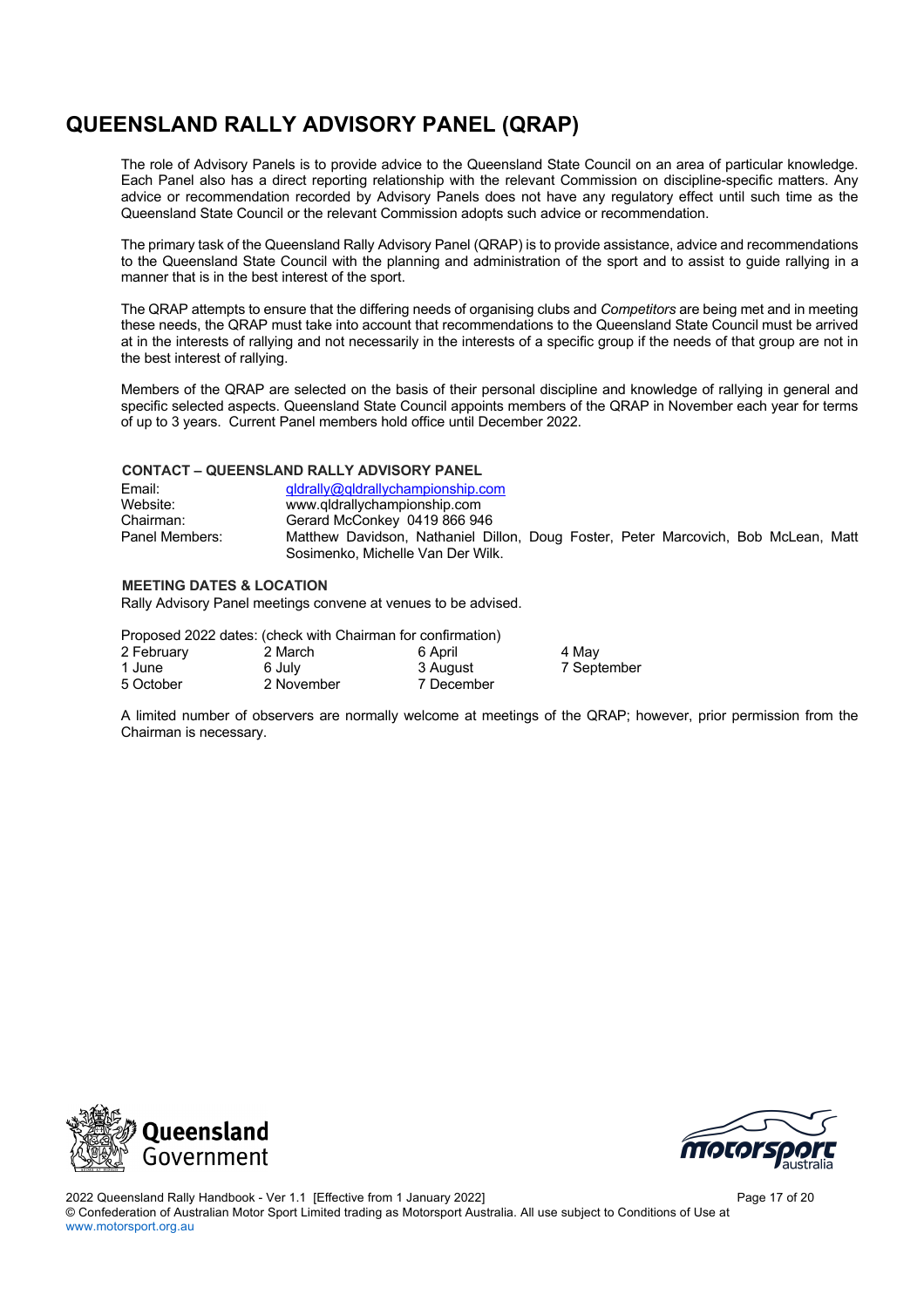# **HONOUR BOARD: QUEENSLAND RALLY CHAMPIONS**

| <b>Season</b>   | Year | <b>Driver</b>            | <b>Co-Driver</b>                 |                          |
|-----------------|------|--------------------------|----------------------------------|--------------------------|
| 1               | 1963 | Alan Larsen              | Les Barron                       | Holden                   |
| $\overline{2}$  | 1964 | <b>Barry Harrison</b>    | Les Rolley                       | <b>VW</b>                |
| $\overline{3}$  | 1965 | Mike Chapman             | <b>Rick Westacott</b>            | Holden                   |
| 4               | 1966 | Ray Luckhurst            | Les Barron                       | Corolla                  |
| 5               | 1967 | Ray Luckhurst            | Les Barron                       | Corolla                  |
| 6               | 1968 | Lloyd Robertson          | Peter Hines = Brian Gemmell      | W                        |
| 7               | 1969 | <b>Bill Beverly</b>      | <b>Brian Gemmell</b>             | Mazda                    |
| 8               | 1970 | <b>Brian Michelmore</b>  | Greg Sked                        | Cortina                  |
| $\overline{9}$  | 1971 | Henk Kabel               | Robert (Bob) Dancer              | Mazda                    |
| 10              | 1972 | <b>Greg Smith</b>        | Robert (Bob) Dancer              | Torana XU-1              |
| 11              | 1973 | <b>Brian Michelmore</b>  | Robert (Bob) Dancer              | Alfa 1750 GTV            |
| 12              | 1974 | <b>Brian Michelmore</b>  | Robert (Bob) Dancer              | Alfa 1750 GTV            |
| 13              | 1975 | lan Riedel               | Peter Hines                      | Torana XU-1              |
| 14              | 1976 | Ian. Riedel              | Peter Hines                      | Sunbird                  |
| $\overline{15}$ | 1977 | Ray Vandersee            | lan Young                        | Torana XU-1              |
| 16              | 1978 | Russell Worthington      | <b>Bruce Fullerton</b>           | Mazda RX.2               |
| $\overline{17}$ | 1979 | <b>Wayne Black</b>       | Dale Payne                       | Mazda RX.2               |
| $\overline{18}$ | 1980 | <b>Murray Coote</b>      | <b>Brian Marsden</b>             | Mazda 626                |
| $\overline{19}$ | 1981 | Murray Coote             | <b>Brian Marsden</b>             | Mazda 626                |
| $\overline{20}$ | 1982 | <b>Peter Phillips</b>    | Peter Young                      | Datsun Stanza            |
| $\overline{21}$ | 1983 | <b>Peter Marcovich</b>   | lain Stewart                     | <b>Ford Escort</b>       |
| $\overline{22}$ | 1984 | Marc Roach               | <b>Mick Price</b>                | Datsun 1600              |
| $\overline{23}$ | 1985 | Murray Coote             | lain Stewart                     | Mazda 323 GTS            |
| $\overline{24}$ | 1986 | <b>Peter Marcovich</b>   | Greg Weale                       | Subaru RX                |
| $\overline{25}$ | 1987 | Murray Coote             | Peter Young                      | Mazda 323 Familia        |
| 26              | 1988 | <b>Dennis Brown</b>      | John Hall                        | Subaru RX                |
| $\overline{27}$ | 1989 | George Kahler            | <b>Tony Best</b>                 | Mazda 323                |
| 28              | 1990 | George Kahler            | <b>Steve Ross</b>                | Mazda 323                |
| $\overline{29}$ | 1991 | Mark Griffith            | Tom Smith                        | Mazda 323                |
| $\overline{30}$ | 1992 | George Kahler            | Lofty Drews                      | Galant VR4               |
| 31              | 1993 | Craig Lee                | Kerry Hollington                 | Mazda 323                |
| $\overline{32}$ | 1994 | <b>Stewart Reid</b>      | lain Stewart                     | Toyota GT4               |
| 33              | 1995 | Wayne Hoy                | Alan Stean                       | Lancer RSE               |
| 34              | 1996 | John Spencer             | Del Garbett (Toyota Corolla)     | Datsun 1600 / Toyota     |
|                 |      |                          |                                  | Sprinter / Commodore     |
| $\overline{35}$ | 1997 | Dean Tighe               | Del Garbett                      | Nissan Pulsar GTi-R      |
| 36              | 1998 | <b>Bruce Fullerton</b>   | Rob Reddiex                      | Subaru Impreza           |
| $\overline{37}$ | 1999 | George Shepheard         | Paul Young (Mitsubishi VR4)      | Mitsubishi Lancer Evo 5  |
| 38              | 2000 | George Shepheard         | Del Garbett                      | Mitsubishi Lancer Evo 5  |
| $\overline{39}$ | 2001 | Tristan Carrigan         | Andrew Carrigan                  | Ford Laser               |
| 40              | 2002 | George Shepheard         | Del Garbett                      | Mitsubishi Lancer Evo 6  |
| $\overline{41}$ | 2003 | Paul Andrews             | Ashley Bolt                      | Mitsubishi Lancer Evo 3  |
| 42              | 2004 | Steven Shepheard         | Dominic Corkeron                 | Mitsubishi Lancer Evo 6  |
| 43              | 2005 | Paul Bergman             | Chris Murphy                     | Subaru Impreza WRX       |
| 44              | 2006 | Glenn Brinkman           | Steven Richardson                | Subaru Impreza WRX       |
| 45              | 2007 | Steven Shepheard         | Tom Smith                        | Mitsubishi Lancer Evo 6  |
| 46              | 2008 | Ryan Smart               | Rebecca Smart                    | Mitsubishi Lancer Evo 6  |
| 47              | 2009 | Matt Van Tuinen          | Steve Andrews (Lancer Evo 6)     | Subaru Impreza WRX       |
| 48              | 2010 | Robert Bishop            | Joanne O'Dell                    | Mitsubishi Lancer Evo 1  |
| 49              | 2011 | <b>Wayne Menzies</b>     | Christopher Baxter               | Mitsubishi Lancer Evo 6  |
| 50              | 2012 | Robert Bishop            | Stephanie Booth (Subaru Impreza) | Mitsubishi Lancer Evo 6  |
| 51              | 2013 | <b>Stephen Shepheard</b> | John McCarthy                    | Mitsubishi Lancer Evo 10 |





2022 Queensland Rally Handbook - Ver 1.1 [Effective from 1 January 2022] Page 18 of 20 © Confederation of Australian Motor Sport Limited trading as Motorsport Australia. All use subject to Conditions of Use at www.motorsport.org.au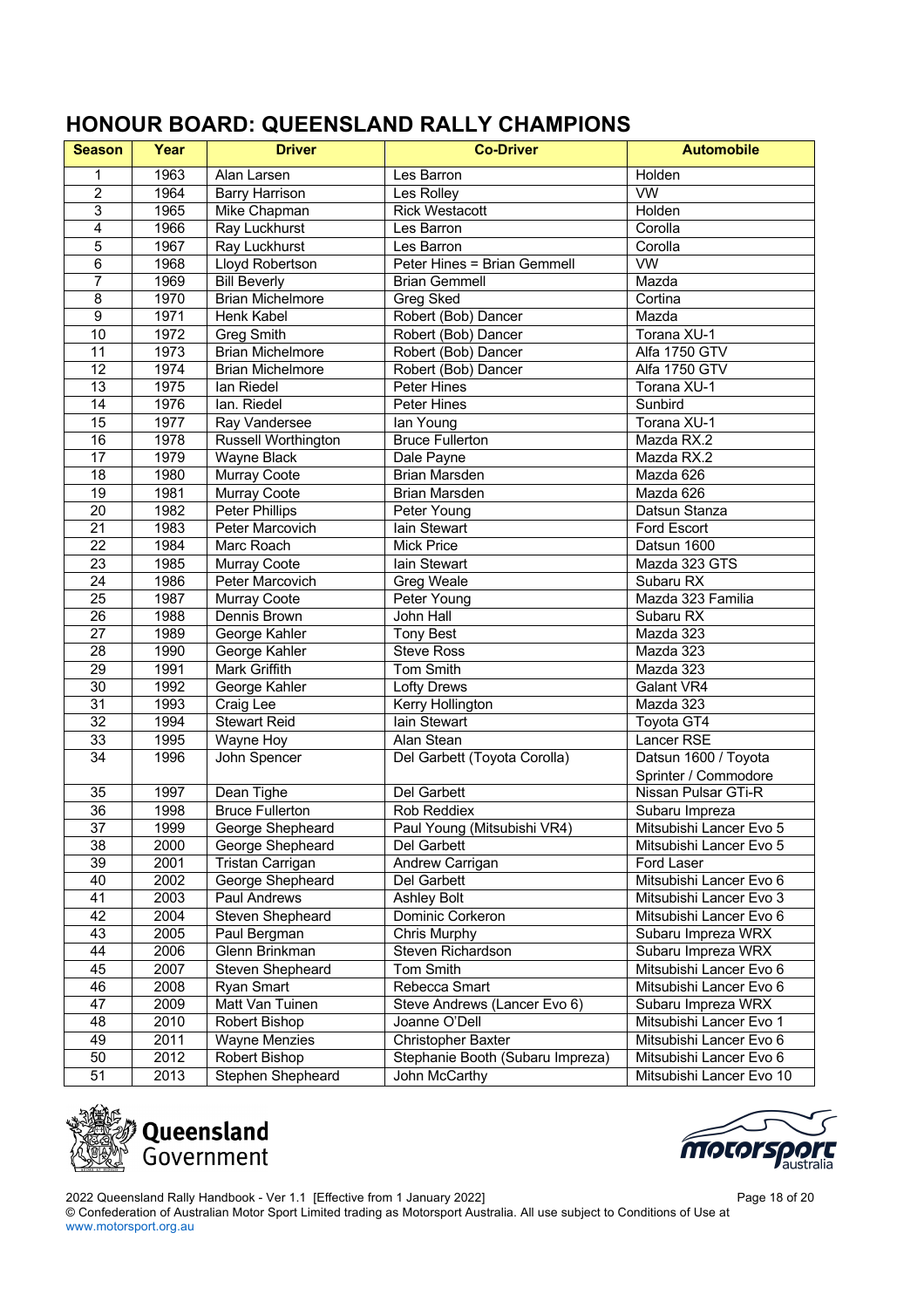| 52 | 2014 | Matt van Tuinen       | Erin Kelly            | Subaru Impreza WRX STI   |
|----|------|-----------------------|-----------------------|--------------------------|
| 53 | 2015 | Ian Menzies           | Robert McGowan        | Mitsubishi Lancer Evo 6  |
| 54 | 2016 | Robert Bishop         | Neil Woolley          | Mitsubishi Lancer Evo 6  |
| 55 | 2017 | Wayne Morton          | Megan Benson          | Toyota Corolla S2000     |
| 56 | 2018 | Ian Menzies           | Robert McGowan        | Mitsubishi Lancer Evo 9  |
| 57 | 2019 | <b>Brayden Wilson</b> | Alan Stean            | Mitsubishi Lance Evo 9 / |
|    |      |                       |                       | VW Polo S2000 & Lancer   |
| 58 | 2020 | Ian Menzies           | <b>Robert McGowan</b> | Mitsubishi Lancer Evo 9  |
| 59 | 2021 | Glenn Brinkman        | Steven Richardson     | Mitsubishi Lancer Evo 9  |

### **HONOUR BOARD: 2WD CHAMPIONSHIP**

| Year | <b>Driver</b>       | <b>Co-Driver</b>       | <b>Automobile</b>      |
|------|---------------------|------------------------|------------------------|
| 2010 | Andrew Rask         | Donna Rask             | Datsun Stanza          |
| 2011 | Adam Laney          | Rebecka Spindley       | <b>Toyota Sprinter</b> |
| 2012 | John Black          | Matt Van Tuinen        | Datsun 1200            |
| 2013 | Darren Baker        | <b>Ron Peters</b>      | Nissan Silvia          |
| 2014 | Clay Weston         | Cameron McIntosh       | Ford Fiesta / VW Polo  |
| 2015 | John Black          | Christopher Black      | Datsun Stanza          |
| 2016 | Clay Weston         | <b>Brendon Wrigley</b> | <b>Ford Fiesta</b>     |
| 2017 | <b>Tony Scott</b>   | Jay Davidson           | <b>Toyota Corolla</b>  |
| 2018 | Brayden Wilson      | <b>Blake Wilson</b>    | Mitsubishi Mirage      |
| 2019 | Craig Aggio         | Megan Benson           | Toyota Corolla         |
| 2020 | <b>Stewart Reid</b> | Anthony McLaughlin     | Ford Escort RS2000     |
| 2021 | Andrew Carrigan     | <b>Neill Woolley</b>   | Mitsu Magna / Alfa 147 |

### **HONOUR BOARD: JUNIOR CHAMPIONSHIP**

| Year | <b>Driver</b>  | <b>Co-Driver</b>    | <b>Automobile</b>                 |
|------|----------------|---------------------|-----------------------------------|
| 2017 | Brayden Wilson | Megan Benson        | Mitsubishi Mirage / Corolla S2000 |
| 2018 | Brayden Wilson | <b>Blake Wilson</b> | Mitsubishi Mirage                 |
| 2019 | Not Awarded    | <b>Blake Wilson</b> | Mitsubishi Lancer Evo 9           |
| 2020 | Michael Gill   | Not Awarded         | Hyundai Excel                     |
| 2021 | Michael Gill   | Alex Cherry         | Hyundai Excel / Holden Gemini     |

# **HONOUR BOARD: CLUBMAN RALLY SERIES**

| Year | <b>Driver</b>      | <b>Co-Driver</b>   | <b>Automobile</b>       |
|------|--------------------|--------------------|-------------------------|
| 1988 | John Dobbie        | <b>YYY</b>         | <b>Toyota Celica</b>    |
| 1989 | <b>Glen Duthie</b> | N. Bunter          | Mazda RX 3              |
| 1990 | ууу                | ууу                | ууу                     |
| 1991 | ууу                | ууу                | <b>yyy</b>              |
| 1992 | John Spencer       | P. Healy           | Holden Gemini           |
| 1993 | Wayne Appleyard    | <b>YYY</b>         | Holden Gemini           |
| 1994 | Paul Goodwin       | Anthony McLoughlin | Datsun 240Z             |
| 1995 | Murdo MacDonald    | Simon Lake         | Subaru RX Turbo         |
| 1996 | Wayne Johnston     | G.Briggs           | Datsun 1600             |
| 1997 | Chris Corbie       | Karen Sox-Smith    | <b>Holden Commodore</b> |
| 1998 | Craig Lucey        | Peter O'Gorman     | Laser S                 |





2022 Queensland Rally Handbook - Ver 1.1 [Effective from 1 January 2022] Page 19 of 20 © Confederation of Australian Motor Sport Limited trading as Motorsport Australia. All use subject to Conditions of Use at www.motorsport.org.au